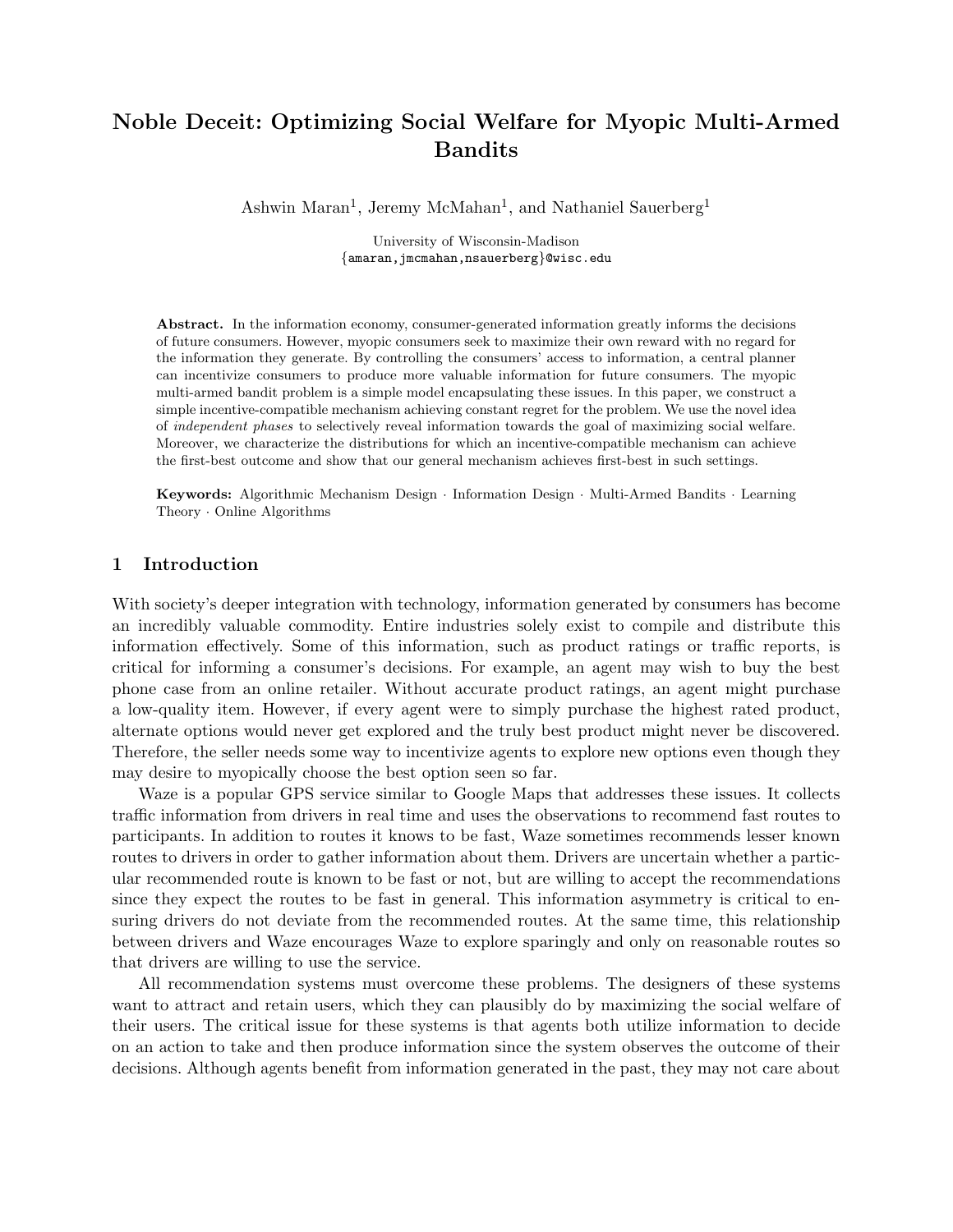generating new information for future agents. Rather, they just desire to exploit, achieving the best outcome they can for themselves. This fundamental trade-off between exploring and exploiting in the absence of incentive constraints is well known and traditionally captured by the *multi-arm* bandit (MAB) problem. In traditional MAB problems, a single player plays every round. With strategic agents, this would be equivalent to the system being able to force agents to take arbitrary actions. In our setting, however the best we can do is attempt to influence agents into taking an action that will maximize social welfare in the long run. We call this problem with incentives the myopic multi-arm bandit problem (MMAB).

The easiest way to incentivize agents to take an action they do not prefer is to pay them to do so. Many recommendation systems do this indirectly by offering discounts on particular products. When the designer is allowed to make monetary transfers, the problem is well understood [\[6\]](#page-16-0). An interesting and more applicable variation of the problem tries to incentivize the agents without the use of payments.

The main resource a designer has excluding payments is information asymmetry. Since these systems may not allow agents to interact with each other directly, the only information an agent has about past outcomes comes from the system itself. Using Amazon as an example, most people look at the reviews available on the website itself rather than contacting other Amazon users directly to ask about a product. Hence, by hiding certain reviews from users, Amazon could influence users to buy different products. A similar phenomenon happens with the examples of Waze and TripAdvisor.

The field of information design studies how to exploit such information asymmetries. In particular, strategically revealing information to agents could influence their decisions. To get a feel for this, we consider two simple information revealing mechanisms. The first, full transparency, reveals all past outcomes to the agents. Since agents are myopic, they will almost always choose the best option seen so far and will rarely explore. Consequently, this approach usually causes the agents to "herd", meaning the agents converge to one decision and so get stuck in a local optima. On the other extreme, the mechanism could opt to never reveal information about the past outcomes. In this no information mechanism, agents will always choose the action with the best a priori expected outcome. Consequently, it is intuitive that neither extreme is optimal and that a sophisticated mechanism which selectively reveals information is necessary to achieve optimal social welfare.

#### 1.1 Past Work

In their seminal work, Kremer et al. [\[11\]](#page-17-0) construct an optimal incentive-compatible (IC) mechanism for MMAB when restricted to two actions and deterministic rewards. In a follow up work, Cohen et al. [\[5\]](#page-16-1) construct an optimal IC mechanism for any finite number of actions, for settings with only 2-point distributions and settings where the first distribution is over  $[-1, 1]$  and the rest are over  $\{-1,1\}.$ 

In the heterogeneous agents setting, which generalizes our homogeneous setting, agents of different types may receive different rewards from the same arm. In this setting, Immorlica et al. [\[7\]](#page-16-2) construct a constant regret mechanism for any finite number of actions when the support of the reward distributions is finite. The mechanism presented involves solving an LP. Similarly, Chen et al. [\[4\]](#page-16-3) presents a constant regret mechanism under additional assumptions on the heterogeneity and using payments.

For stochastic rewards, several results are known. Most notably, Mansour et al. [\[12\]](#page-17-1) gives a general reduction from MAB problems with incentives to MAB without incentive. Further, the regret achieved is nearly the best possible. Although slightly improving on this result may be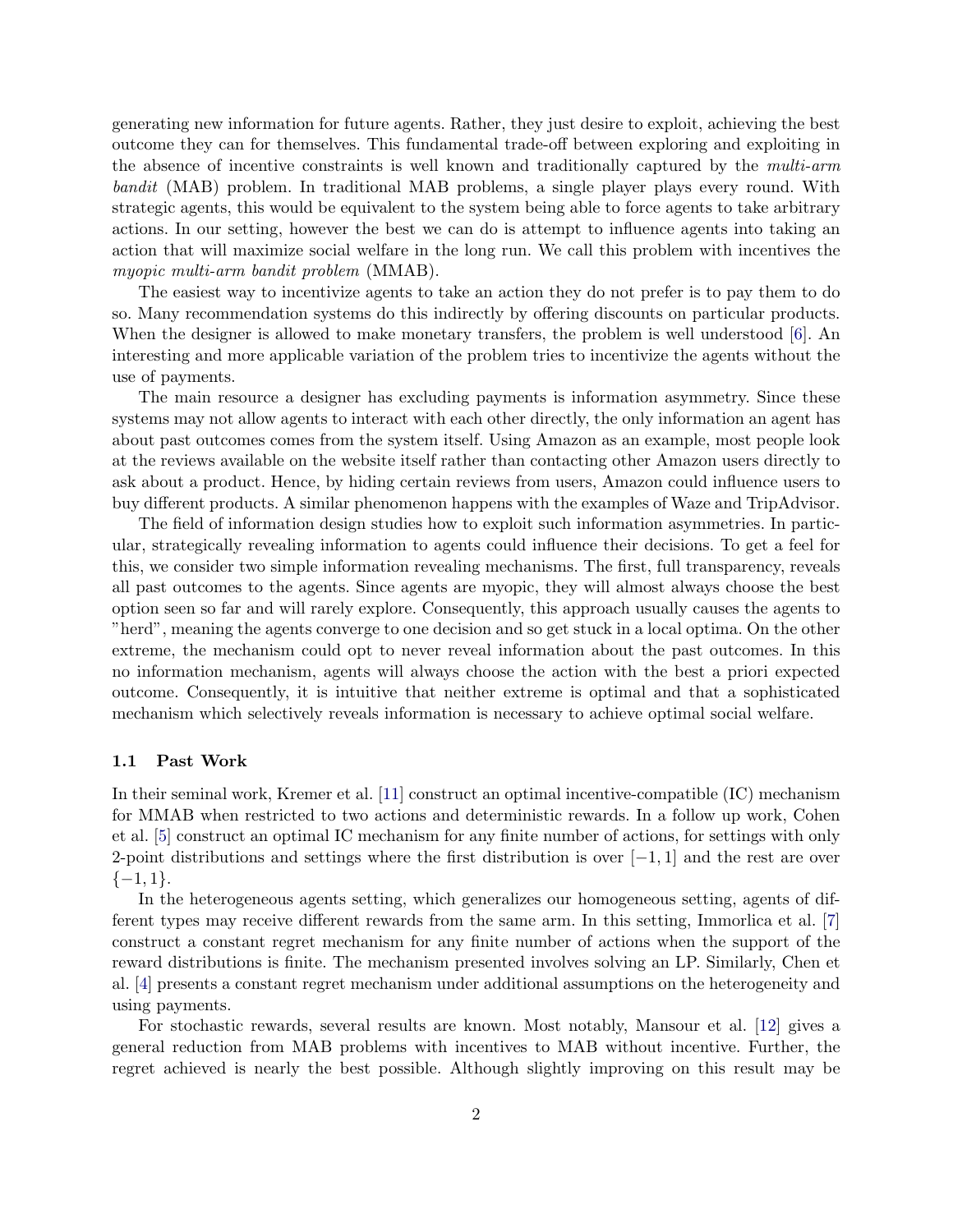possible, many researchers consider the stochastic rewards case resolved [\[5,](#page-16-1) [7\]](#page-16-2). Consequently, most recent works extend this framework to more general information design problems or attempt to make the mechanisms more practical by having them reveal more information to the agents [\[12,](#page-17-1) [8,](#page-17-2) [14\]](#page-17-3). Notably, Mansour et al. [\[13\]](#page-17-4) consider more complicated settings where multiple agents arrive at each time step and their interactions determine rewards. Sellke and Slivkins [\[15\]](#page-17-5) consider how different mechanisms would work in this setting without incentives to quantify the penalty mechanisms incur from satisfying incentive-compatibility requirements.

Generally, MMAB can be seen to be at the intersection of information design and Bayesian Persuasion. Many interesting results for information design have been considered such as in [\[2,](#page-16-4) [9\]](#page-17-6). Similarly, Bayesian Persuasion has been an active field of research ever since the publication of [\[10\]](#page-17-7) leading to interesting developments such as [\[3\]](#page-16-5). Closer to our setting, the general technique of exploiting information asymmetry is well-studied and much of what is known can be found in [\[16\]](#page-17-8). Furthermore, [\[1\]](#page-16-6) delves into the tradeoffs that exist as additional competition is introduced.

Lastly, the study of the problem using monetary payments rather than information asymmetry to incentivize agents was initiated by Frazier et al. [\[6\]](#page-16-0). Several other works in this direction have been studied. The most similar to our setting is [\[4\]](#page-16-3) which utilizes information asymmetry but also uses some small payments. Then, Wang and Huang [\[17\]](#page-17-9) investigates achieving logarithmic regret at the cost of logarithmic payments.

#### 1.2 Our Contributions

We present simple a mechanism for a fixed number of arms that always finds the best explorable arm. An arm is explorable if it is ever possible for an IC mechanism to recommend it. Therefore, whenever all arms are explorable, our mechanism achieves constant regret with respect to the strongest possible benchmark, the optimal offline mechanism, which simply picks the best arm at every time step. It also achieves constant regret with respect to the best IC mechanism unconditionally. Moreover, we show that our mechanism achieves the first-best outcome whenever it is possible for an IC mechanism to do so.

If there are  $m$  arms with discrete distributions of support size at most  $S$ , then our mechanism takes  $O(S^m)$  time to make some pre-computations. After that, each agent can be recommended their arm online in constant time.

Our studied setting lies between several of the models above. On the one hand, our mechanism works on a much broader class of distributions than  $[5, 7, 4]$  $[5, 7, 4]$  $[5, 7, 4]$  $[5, 7, 4]$  $[5, 7, 4]$  (which consider discrete distributions). At the same time, our setting focuses on deterministic rather than stochastic rewards so is more restricted than that of  $[12, 8]$  $[12, 8]$  $[12, 8]$ . However, unlike in the stochastic setting, with deterministic rewards we can guarantee constant regret. This proves a strict separation in difficulty between the deterministic and stochastic settings that was only known before for specific classes of distributions.

#### 2 Preliminaries

Suppose we have a set of m actions/arms  $A = \{a_1, \ldots, a_m\}$ . We denote by  $R_1, \ldots, R_m$  random variables that represent the random rewards associated with each arm and  $D_1, \ldots, D_m$  be the distributions of the rewards of each arm. The  $R_i$  are unknown a priori, but are persistent when realized, i.e. the rewards are determined by a single draw from the distribution. We assume the  $D_i$ 's are each independent distributions and define  $D = D_1 \times \ldots \times D_m$  to be the joint distribution of all the arms. Lastly, we define  $\mu_i = E[R_i]$  and assume the arms are given in decreasing order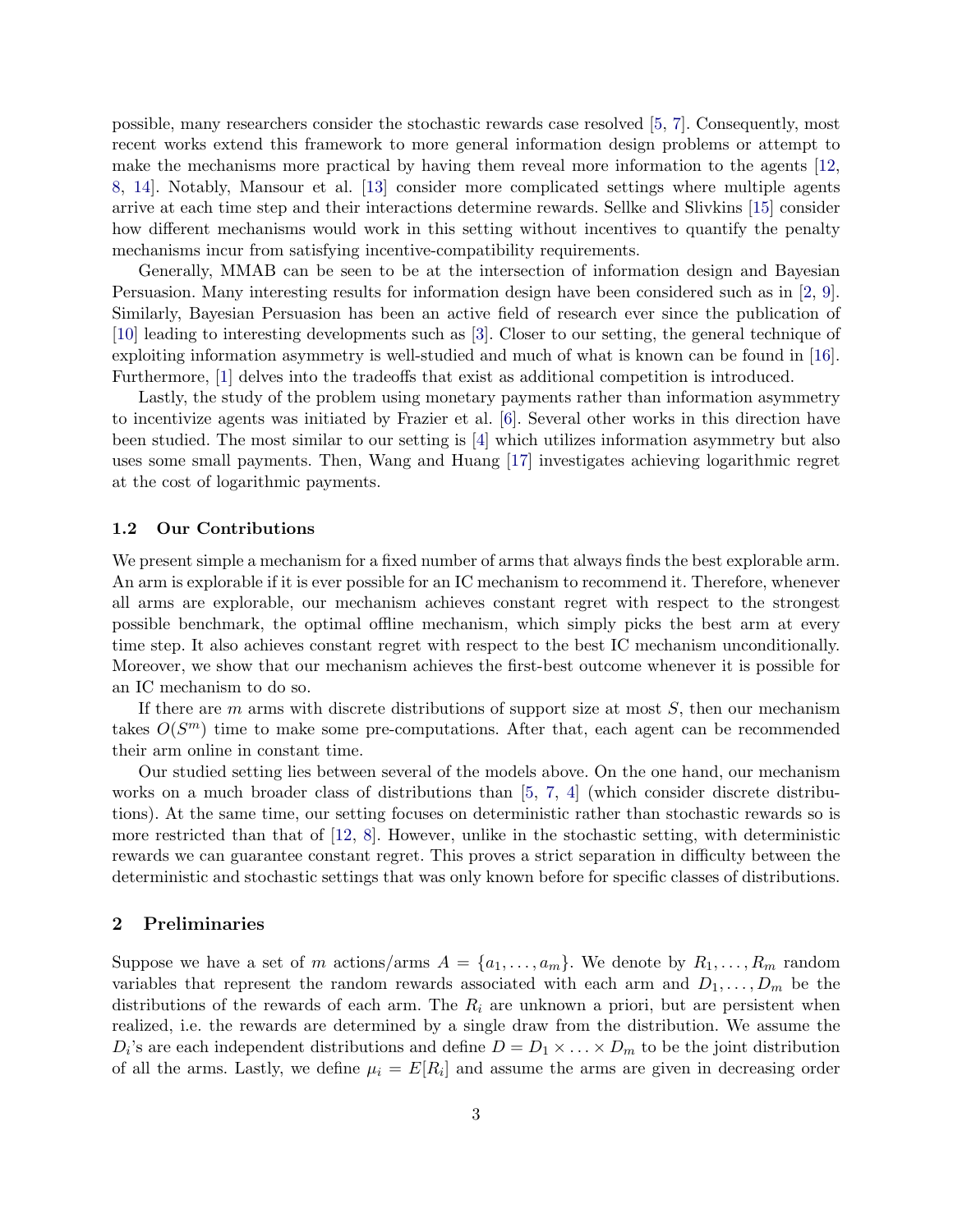of expectation  $\infty > \mu_1 \geq \mu_2 \geq \ldots \geq \mu_m$ . We use  $r_i$  to denote a particular realization of the random reward  $R_i$ . We overload the notation  $D_i$  to refer to the support of the distribution  $D_i$ . This will be clear from context as we will be treating it as a set in this case. We also define  $D_{\max(k)} = \max\{D_1,\ldots,D_k\}$  to be the distribution of the maximum of independent draws from each of the first k arms.

In the myopic multi-arm bandit problem (MMAB), a (possibly infinite) sequence of agents arrive over a time horizon. When agent  $t$  arrives, he chooses an arm to pull and receives some reward. The goal of the mechanism designer or principal is to strategically reveal information about the past outcomes of actions in order to maximize the social welfare, which is the total reward received by all the agents.

We consider several performance benchmarks in this work.

- 1. Offline-best, the strongest benchmark, is the optimal offline mechanism. It is a mechanism which somehow pulls the arm with the highest realization at every time step.
- 2. First-best, the next strongest benchmark, is a mechanism that is optimal in the absence of all IC constraints. In other words, the first-best mechanism has the ability to pull the arms directly as in a MAB instance.
- 3. Second-best, the weakest benchmark, is the optimal mechanism that respects the IC constraints.

We define the *regret* of a mechanism with respect to one of these benchmarks as the difference between the expected reward of the benchmark and the expected reward of the mechanism.

We say arm *i dominates* arm *j* if inf  $D_i > \mu_j$ . If arm *j* is not dominated by any other arm, we say that arm j is *explorable*. This is similar to the notion of explorability in  $[7]$ . If an arm is not explorable, no IC mechanism will ever be able to recommend it.

In fact, there exist instances where unexplorable arms cause any IC mechanism arbitrarily large regret. Consider an instance with just two arms and the first arm dominating the second, meaning the mean of the second distribution is smaller than any reward in the first distribution. However, the second distribution has a small, non-zero probability of achieving a massive reward. No mechanism can ever recommend arm 2, even though the realization of arm 2 may be huge. Thus, the regret of any mechanism will be at least the probability of this large reward times that large reward value times the number of agents. As the number of agents grows, this will be arbitrarily large.

#### 2.1 Policies

Generally, we refer to any mechanism for MMAB as a policy. We will exclusively focus on a special type of policy called a recommendation policy originally defined in [\[11\]](#page-17-0).

Definition 1. A recommendation policy is a mechanism for MMAB in which at time t, the principal recommends an action  $a^t \in A$  that is incentive compatible. That is,  $\mathbb{E}[R_j - R_i | a^t = a_j] \geq 0$ for all  $i, j \in [m]$ .

The goal of the policy is to determine which arm yields the best reward. To this end, the policy will generally need to get agents to explore arms to discover their realizations. It may occasionally be possible to guarantee that an arm is suboptimal without exploring it, using only the realizations of other arms. Whenever a policy explores an arm or otherwise determines that the arm is suboptimal, we say it has *learned* that arm. In general, a policy may attempt to learn an arm, give up and try learning a different arm, and then later come back to learning that arm. However, we will focus on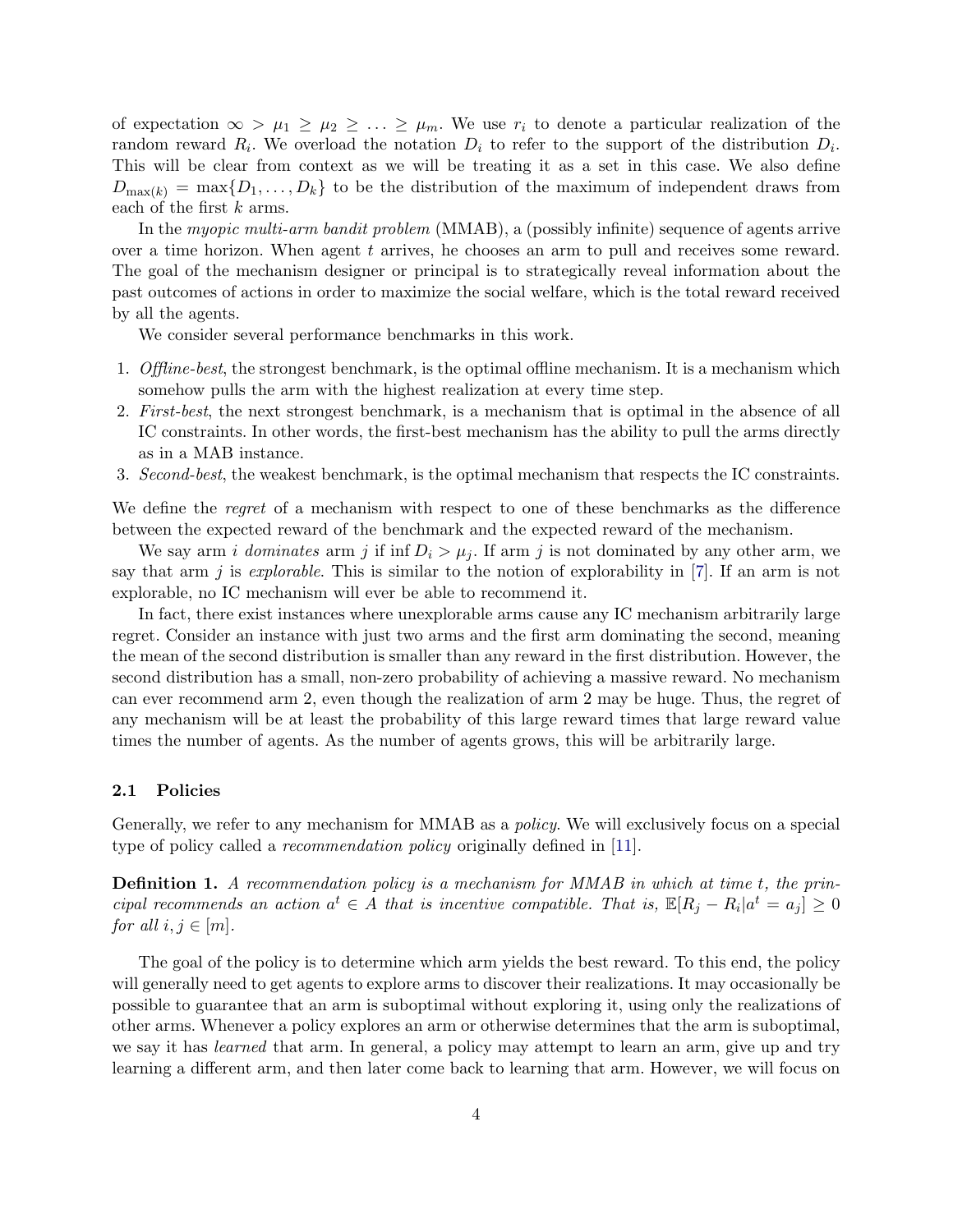a special kind of recommendation policy called a linear policy that keeps trying to learn an arm once it starts trying.

**Definition 2.** A linear policy is a recommendation policy which attempts to learn the arms in a fixed order. This means that once the policy begins the process of learning an arm, it must continue until the arm is learned. Then, it moves on to the next arm in the order.

Notice that the definition above naturally breaks the procedure of the policy into distinct pieces. This leads to our definition of phases.

**Definition 3.** The k-phase of a linear policy is the segment of the linear policy in which arm  $k$  is attempted to be learned.

A linear policy is completely determined by the arm ordering and what happens in each phase. Since we will learn the arms in decreasing order of their means, this structure allows us to focus on the process of learning a single arm.

#### 3 Mechanism

#### 3.1 Intuition

Let us first consider the problem with just 2 arms, which has been solved optimally by Kremer et.al. [\[11\]](#page-17-0). The first agent will always explore arm 1. The key issue is that an agent who is recommended arm 2 may be hesitant to choose it because its expected payoff is less than that of arm 1. However, agents can be incentivized to pull arm 2 if they consider it likely that the arm has already been explored and found to have a higher realization.

This is achieved by partitioning the support of the distribution  $D_1$  into continuous intervals  ${I_t}_{t=2}^T$ . Then, an agent j is recommended arm 2 for the first time if the realization  $r_1$  of arm 1 lies in the interval  $I_j$ . After learning arm 2, the mechanism always recommends the better arm. By clever choice of the intervals, we can ensure that the agents know that the expected benefit from the case that arm 2 was already known to be the best arm outweighs the expected loss from the case that the agent is being asked to explore arm 2. This can be viewed as a linear recommendation policy with two phases.

We can now extend this idea to create a linear recommendation policy for  $k$  arms. In the  $k$ phase, we imagine combining arms  $1, \ldots, k-1$  into a virtual arm whose realization is the that of the best explored arm. We can view the values of this virtual arm as being drawn from the distribution  $D_{\max(k-1)}$ . If we ensure that it is IC for the agent to choose arm k over this virtual arm, it will also be IC for them to choose arm k over any actual arm among  $1, \ldots, k-1$ .

The key to making this strategy work is to ensure that each phase is independent in the sense that agents cannot learn about the arms' realizations using information from previous phases. Otherwise, agents might learn specific details about realizations of individual arms. This might allow agents to adopt a better strategy than to treat all arms  $1, \ldots, k-1$  as being represented by the virtual arm. We do this by having the lengths of the phases depend only on the distributions and not the realizations. In particular, the  $k$ -phase does not necessarily end as soon as arm  $k$  is learned. Rather, the k-phase ends only when it is guaranteed that arm k would have been learned regardless of the actual realizations of the arms. This is analogous to the case of mixing times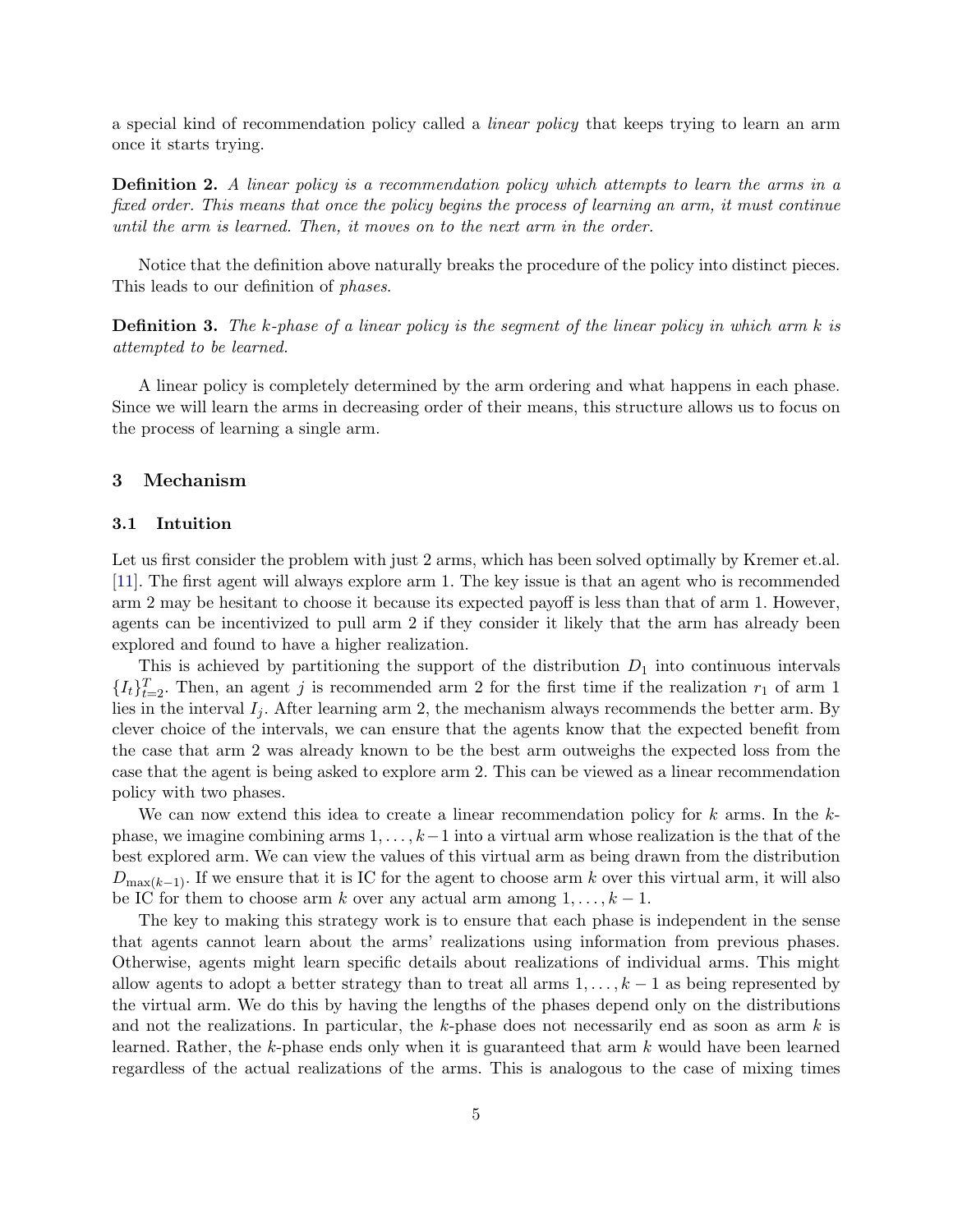in Markov chains, as we obfuscate the information learnt during the early part of each phase by sufficiently extending the length of the phase.

A minor issue is that the agent may learn enough information about the current best realization to prefer exploring a different arm, say  $k+1$ , over exploiting the current best realization. This will happen if the last agent in the k-phase is recommended arm i, telling them that arm  $k$  was already explored and found to be worse than  $i$ . Conditioned on this new information, it is possible for the expected value of arm i to be less than that of arm  $k+1$ . To avoid this issue, we simply recommend arm  $k + 1$  to agents who would prefer exploring it to exploiting the previous arms. However, in order to ensure that future agents do not gain any information from this exploration, we "forget" the realization of the reward  $r_{k+1}$ , and proceed as if we did not learn anything from the exploration.

#### 3.2 Mechanism

Our mechanism, the independent phases mechanism (IPM), proceeds by having a k-phase for each arm k such that  $\mu_1 \geq \cdots \geq \mu_m$ .

- 0. Remove all unexplorable arms, and relabel the arms  $1, 2, \ldots, m$  such that  $\mu_1 \geq \cdots \geq \mu_m$ .
- 1. Recommend arm 1 to agent 1 and learn the realization  $r_1$ .
- 2. For each  $k \in \{2, \ldots, m\}$ , begin the k-phase for the agents  $j \in \{t_k, \ldots, T_k\}$  where  $t_2 = 2$ , and  $t_k = T_{k-1} + 1$  for all other k.
	- (a) Find the intervals  $\{I_t\}_{t=1}^{T_k}$  $t_{t=t_k}^{I_k}$  guaranteed by [Theorem 2,](#page-6-0) and find  $i = \arg \max_{i' < k} r_{i'}$ .
	- (b) Determine if there exists some  $t \in \{t_k, \ldots, T_k\}$  such that  $r_i \in I_t$ . If no such t exists, then for each agent j who arrives in phase  $k$ , recommend arm  $i$ .
	- (c) Otherwise, there is a unique agent t such that  $r_i \in I_t$ . Then, for each agent j who arrives in phase k:
		- (i) If  $j < t$ , recommend arm i to the agent.
		- (ii) If  $j = t$ , recommend arm k to the agent, and learns  $r_k$ .
		- (iii) If  $j > t$ ,  $r_k$  is known. If  $r_k > r_i$ , recommend arm k. Otherwise, recommend arg max $\{r_i, \mu_{k+1}\}.$ (In the case of a tie, give priority to the arm with the smallest index.)
- 3. After all the phases end, recommend arm  $i = \arg \max_{i' \le m} r_{i'}$ i

#### 4 Analysis

In this section, we will prove that given  $m$  explorable arms, it is possible to compute the intervals  $\{I_{t}\}_{t=1}^{T_{k}}$  $t_{t=t_k}^{T_k}$  referenced in the mechanism above, for which the IPM achieves constant regret. It is important to note that these intervals can be pre-computed if the distributions are known beforehand, which makes our mechanism easy to implement. It will also be clear from the proof of [Theorem 2,](#page-6-0) that if the distributions are discrete, then computing the intervals takes polynomial time.

We will assume for the rest of this paper that the distributions are all continuous to make our proofs easier. It can be verified that with minor changes, they hold true even for non-continuous distributions. In this section, we will prove the following theorem.

<span id="page-5-0"></span>**Theorem 1 (Main Result).** IPM is Bayesian incentive-compatible (BIC) and achieves constant regret with respect to the second best. Additionally, if all arms are explorable, then the mechanism achieves constant regret with respect to the offline best.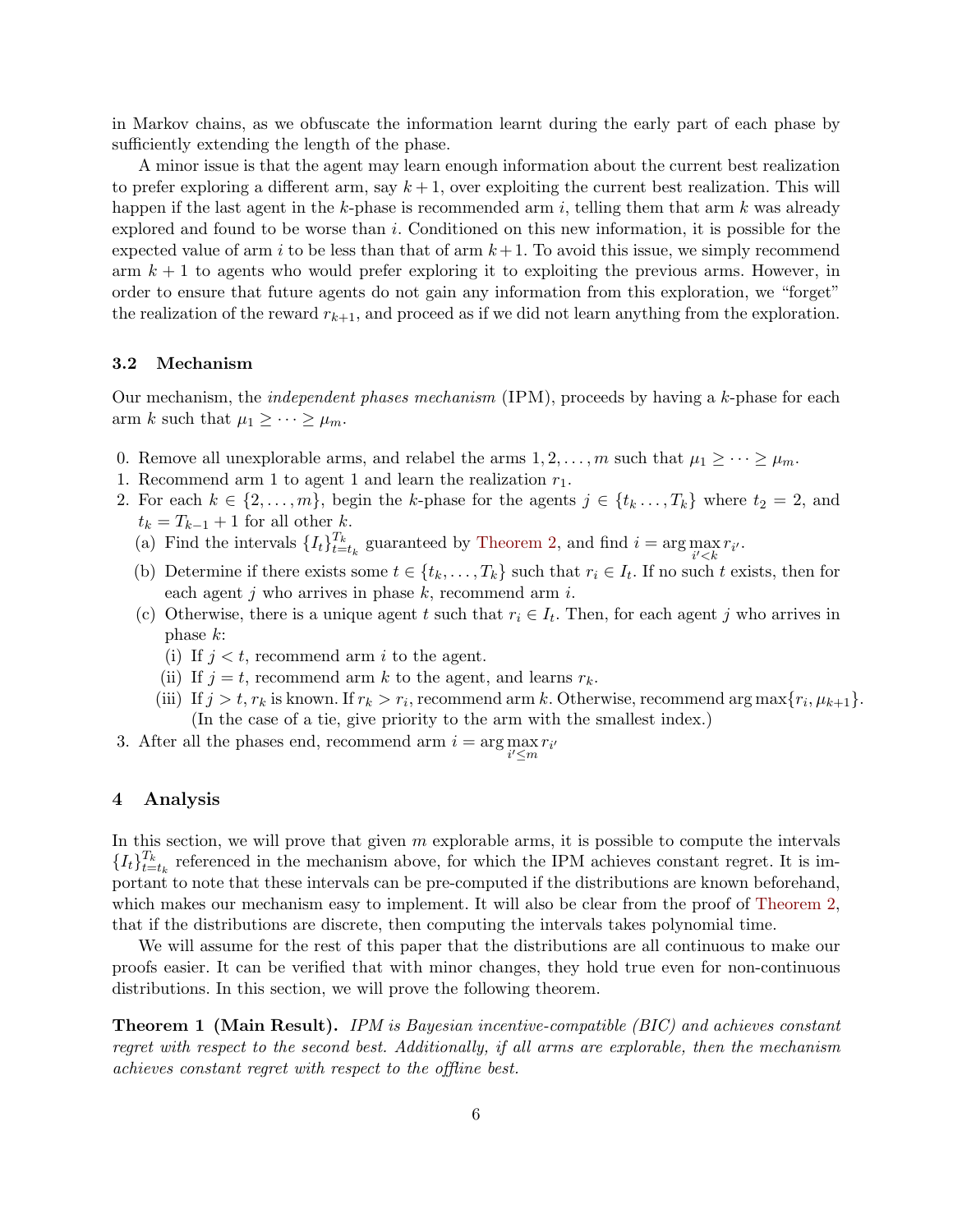We will first prove that IPM is BIC, and then later analyze its regret properties.

<span id="page-6-0"></span>**Theorem 2.** For each k-phase, there exists a collection  $\{I_t\}_{t=1}^{T_k}$  $_{t=t_k}^{T_k}$ , such that the above mechanism is BIC.

*Proof.* As defined in the mechanism, let  $i$  be the index of the best known arm:

$$
i = \arg\max_{i' < k} r_{i'}
$$

We will show that there is a partition  $(-\infty, s^{t_k}], (s^{t_k}, s^{t_k+1}], \ldots, (s^{T_k-1}, s^{T_k}]$  that satisfies the requirements. The values are defined as follows

$$
s^{t_k} = \sup \left\{ s \le \sup D_k : \mathbb{E} \left[ \max_{i' < k} R_{i'} \big| \max_{i' < k} R_{i'} \le s \right] \le \mu_k \right\}
$$

For our proofs, it will be convenient to use the following equivalent definition for  $s^{t_k}$ 

$$
s^{t_k} = \sup \left\{ s \le \sup D_k : \int\limits_{\substack{i' < k \\ i' < k}} (\max_{i' < k} R_{i'} - \mu_k) dD \le 0 \right\}
$$

In [Observation 1,](#page-7-0) we will show that our assumption that all arms are explorable would be violated if this set was empty. Therefore,  $s^{t_k} > -\infty$ .

Now, with  $s^t$  defined for  $t \geq t_k$ , we define  $s^{t+1}$  as follows

$$
s^{t+1} = \sup \left\{ s \le \sup D_k : \int_{\substack{s^t < \max_{i' < k} R_{i'} \le s \\ s^{t} < \max_{i' < k} R_{i'} \le s}} (\max_{i' < k} R_{i'} - \mu_k) dD \le \int_{\substack{\max_{i' < k} R_{i'} \le s^t \\ R_k > \max_{i' < k} R_{i'}}} (R_k - \max_{i' < k} R_{i'}) dD \right\}
$$

Notice that since  $s^t > -\infty$ ,  $s^{t+1} > -\infty$  as well. If  $s^t = \infty$ , then we let  $s^{t+1} = \infty$  as well, and we define

$$
T_k = \inf\{t \ge 1 : s^t = s^{t+1}\}
$$

Also, let e be the first agent who explores arm k in the k-phase, if any. So  $r_i \in (s^{e-1}, s^e]$  where  $s^{e-1} = -\infty$  for  $e = t_k$ . We will now prove that these intervals satisfy the IC constraints. In the k-phase, each recommendation is to pull arm i, arm k, or arm  $k + 1$ . These recommendations are shown to be IC by [Lemma 4.](#page-11-0)

The main idea behind our definition for  $s^{t_k}$  is to compute exactly what information to reveal to agent  $t_k$  so the agent is indifferent between exploiting the previous best arm and exploring arm k. In particular, if agent  $t_k$  were to choose exploiting the max arm given that its value is at most s, they would attain  $\mathbb{E}\left[\max_{i' reward in expectation. On the other hand, since$ the recommendation only constrains the values of the max arm and gives no information about arm k by independence, the agent's expected reward for choosing arm k is exactly  $\mu_k$ , despite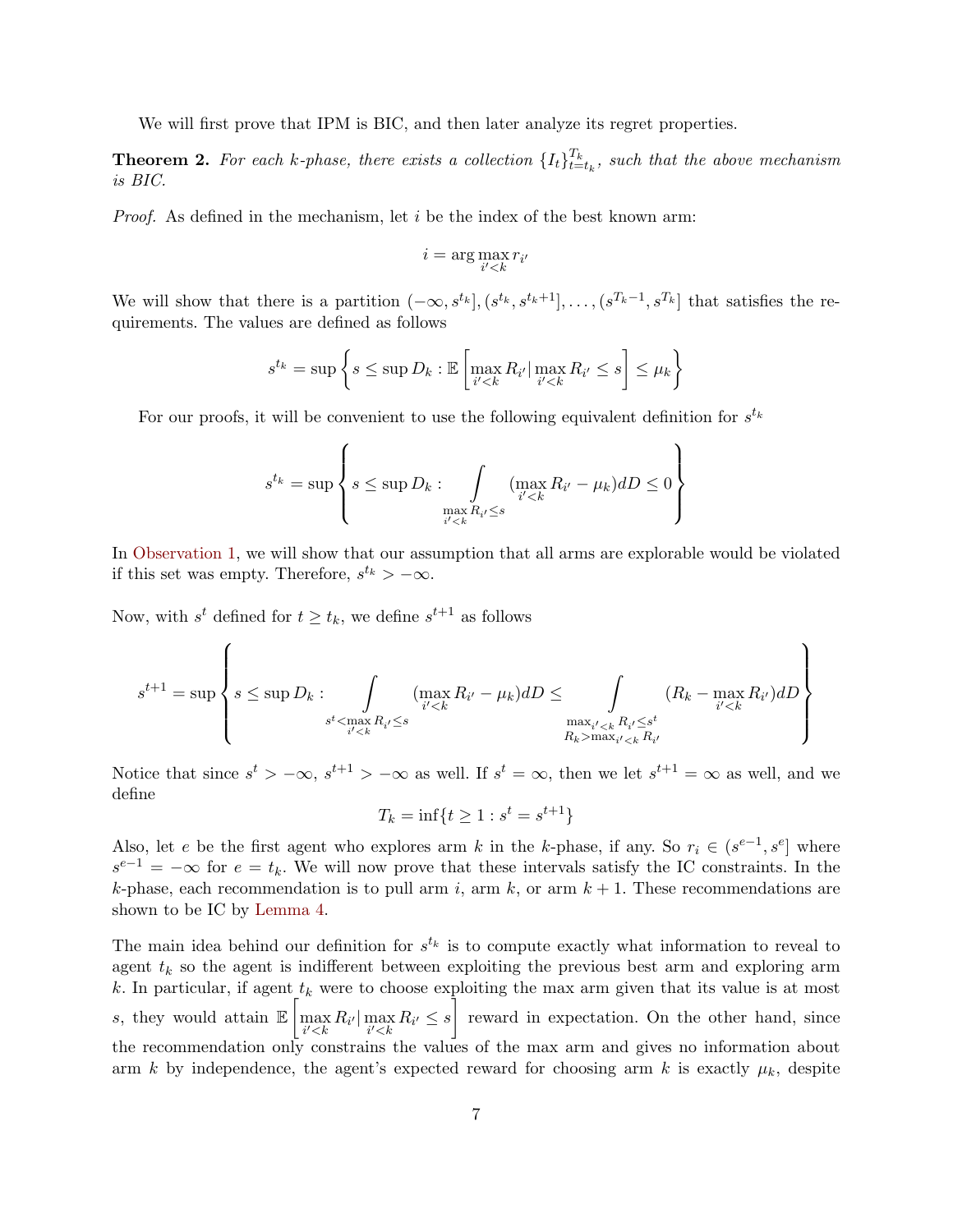having additional information about the max arm. Thus, by choosing  $s = s^{t_k}$ , agent  $t_k$  will be indifferent and so exploring arm k will be incentive compatible. Then, the idea for defining  $s^{t+1}$ follows the same reasoning. We give the agents just enough information so that exploiting seems equally desirable to exploring arm  $k$ . Furthermore, exploring future arms will be undesirable since their means are smaller than that of  $\mu_k$ , up to a special case we take care of later.

<span id="page-7-0"></span>**Observation 1.** For a phase k, if  $s^{t_k} = -\infty$ , then arm k is unexplorable.

*Proof.* By definition of  $s^{t_k}$ , the event  $s^{t_k} = -\infty$  occurs if and only if

$$
\inf\left\{\max_{i'\mu_k.
$$

Note that

$$
\inf \left\{ \max_{i' < k} R_{i'} \right\} = \max_{i' < k} \left\{ \inf R_{i'} \right\}.
$$

Therefore, if  $s^{t_k} = -\infty$ , there must be some  $\ell < k$  such that

<span id="page-7-2"></span>inf  $R_\ell > \mu_k$ 

But then, we have by definition that arm  $\ell$  dominates arm k. Hence, arm k is unexplorable.

Note that in the mechanism, since all unexplorable arms will be removed, the case in [Observa](#page-7-0)[tion 1](#page-7-0) won't occur and all intervals will exist.

# <span id="page-7-1"></span>Observation 2.  $s^{t_k} \geq \mu_k$

*Proof.* Just consider plugging in  $s = \mu_k$  in the definition of  $s^{t_k}$ . This always gives a small enough conditional expectation and so  $s = \mu_k$  is a possible candidate, implying the supremum will be at least this value.

Now, in phase  $k$ , let us consider an agent  $t$ . We want to show that all possible recommendations to agent t will be IC. We will also let  $e$  be the agent who first explores arm  $k$  in phase  $k$ .

#### **Lemma 1.** In the k-phase, if an agent t is recommended arm i, the recommendation is IC.

*Proof.* There are two cases in which the agent t would be recommended arm i. We find the expectation in each case and then apply the law of total expectation to get the result. Note that being recommended arm i in the k-phase implicitly implies that  $t \neq e$ . Thus, conditioned on this event we have  $Pr[t = e] = 0$ . The common idea in both cases is that knowing  $t \neq e$  and knowing i was recommended implies that i had the highest realization so far. Hence, conditioning on the recommendation is equivalent to conditioning on the realization of arm i being the largest of the previous arms' realizations. Then, depending on the case, we get further bounds on arm i's realization and this allows us to bound the utility for the agents.

**Case 1:**  $(t < e)$  The principal has not recommended arm k to anyone yet, and arm i is the best arm explored so far. By definition of our intervals, this then means that  $r_i > s^t$ . Otherwise, t or a previous agent would have explored arm  $k$ . Hence, the agent can deduce that arm  $i$ has the largest realization so far and deduce a lower bound on  $r_i$ . Taking this information into the expectation yields the following inequalities. Overall,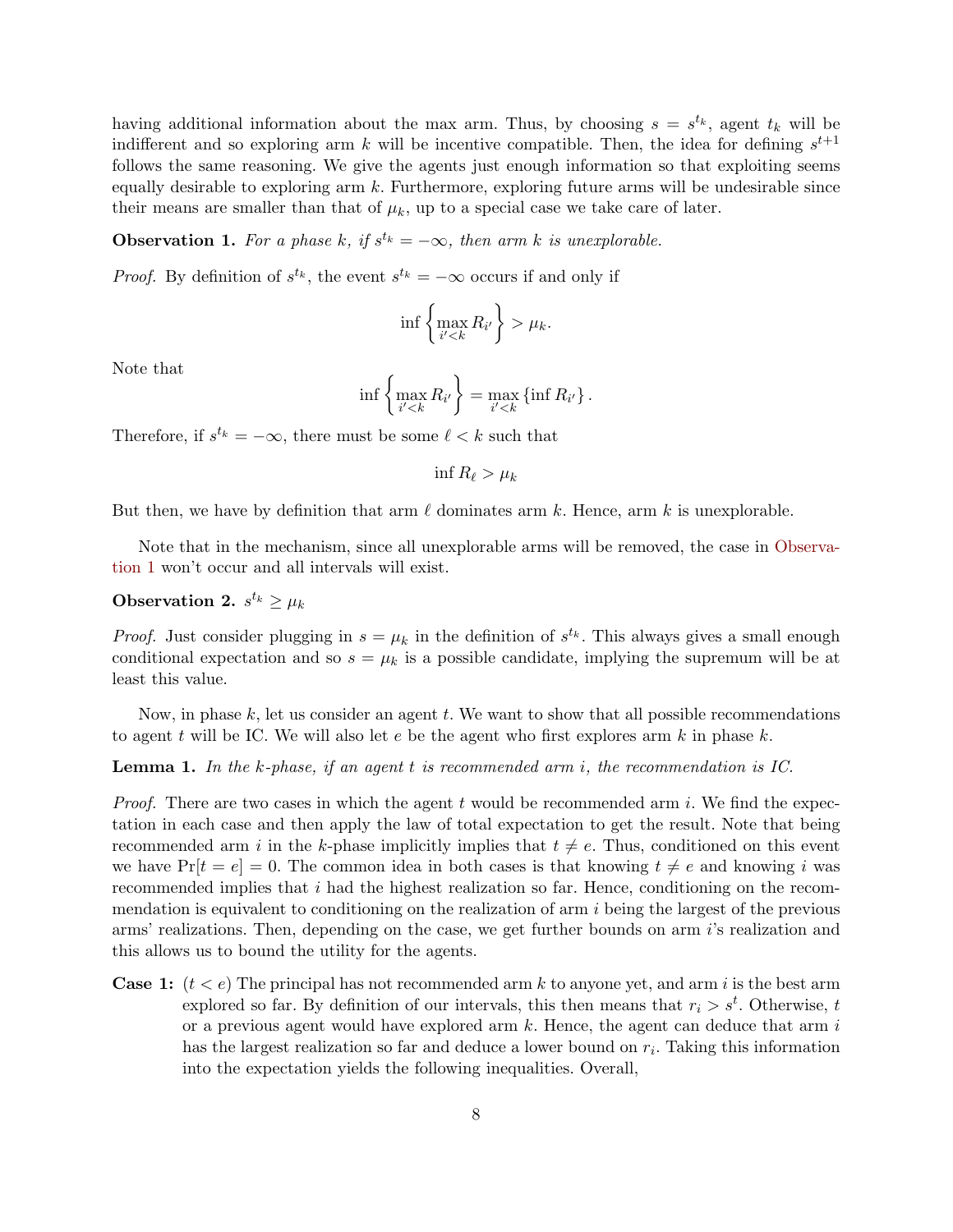$$
\mathbb{E}[R_i|a^t = a_i, t < e] = \mathbb{E}[R_i| \max_{i' < k} R_{i'}, R_i > s^t]
$$
\n
$$
\geq \mathbb{E}[R_\ell|a^t = a_i, t < e] \ \forall \ \ell < k
$$

Moreover, we can also conclude from continuity that

$$
\mathbb{E}[R_i|a^t = a_i, t < e] = \mathbb{E}[R_i|R_i = \max_{i' < k} R_{i'}, R_i > s^t]
$$
\n
$$
\geq \mathbb{E}[R_i| \max_{i' < k} R_{i'}, R_i > s^{t_k}]
$$
\n
$$
\geq \mathbb{E}[R_i| \max_{i' < k} R_{i'}, R_i \geq \mu_k]
$$
\n
$$
\geq \mu_k
$$
\n
$$
\geq \mu_\ell, \ \forall \ \ell \geq k
$$
\n
$$
\therefore \mathbb{E}[R_i - R_\ell|a^t = a_i, t < e] \geq 0 \ \forall \ \ell \in [m]
$$

Here, we used the fact that the intervals are increasing and that conditional expectations are monotonic here, together with [Observation 2.](#page-7-1)

**Case 2:**  $(t > e)$  The principal has recommended arm k to a previous agent and found that arm i has the highest realization among all arms  $\ell \leq k$ . Furthermore, we know that  $r_i \geq \mu_{k+1}$ . Thus, we have,

$$
\mathbb{E}[R_i|a^t = a_i, t > e] = \mathbb{E}[R_i|R_i = \max_{i' \le k} R_{i'}, R_i \le s^{t-1}, R_i \ge \mu_{k+1}]
$$
  
\n
$$
\ge \mathbb{E}[R_{\ell}|R_i = \max_{i' \le k} R_{i'}, R_i \le s^{t-1}, R_i \ge \mu_{k+1}]
$$
  
\n
$$
= \mathbb{E}[R_{\ell}|a^t = a_i, t > e] \ \forall \ \ell \le k
$$

$$
\therefore \mathbb{E}[R_i - R_\ell | a^t = a_i, t > e] \ge 0 \ \forall \ \ell \le k
$$

Since in phase  $k$ , the planner's recommendations never depend on the realizations of any arm  $\ell > k$ , their expected values from the agent's perspective do not deviate from  $\mu_{\ell}$ . Hence, we have

$$
\mathbb{E}[R_i|a^t = a_i, t > e] = \mathbb{E}[R_i|R_i = \max_{i' \le k} R_{i'}, R_i \le s^{t-1}, R_i > \mu_{k+1}]
$$
  
\n
$$
\ge \mu_{k+1}
$$
  
\n
$$
= \mathbb{E}[R_{k+1}|a^t = a_i, t > e]
$$
  
\n
$$
\ge \mathbb{E}[R_{\ell}|a^t = a_i, t > e] \quad \forall \ell > k
$$

$$
\therefore \mathbb{E}[R_i - R_\ell | a^t = a_i, t > e] \ge 0 \ \forall \ \ell > k
$$

Hence, i has a higher expected value than any other arm:

$$
\therefore \mathbb{E}[R_i - R_\ell | a^t = a_i] \ge 0 \ \forall \ \ell \in [m]
$$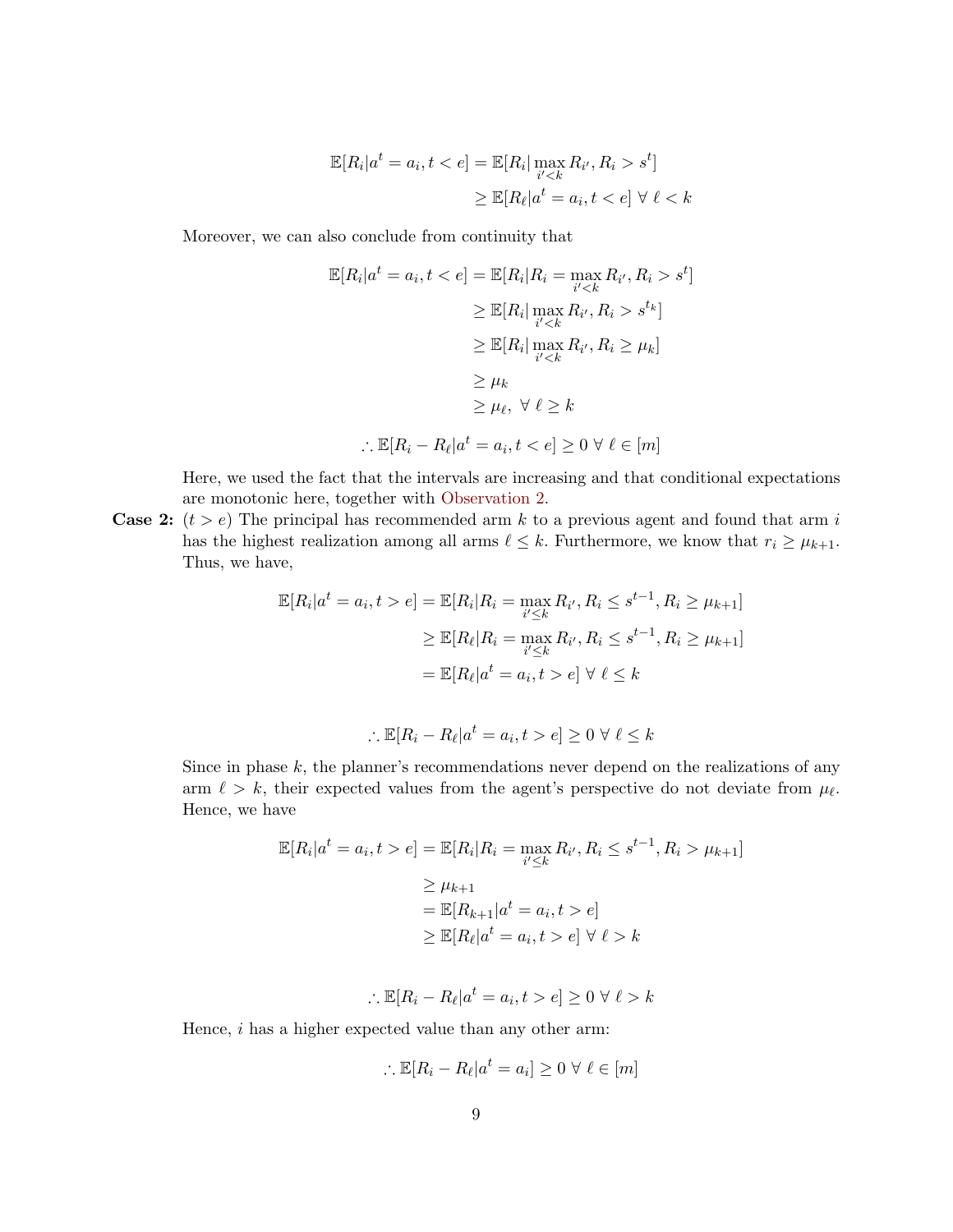In either case, we see that the recommendation is incentive compatible.

<span id="page-9-0"></span>**Lemma 2.** In phase k, if an agent t is recommended arm k, the recommendation is IC.

*Proof.* Let us first consider the arms  $\ell > k$ . There are two cases in which an agent t would be recommended arm k.

**Case 1:**  $(t = e)$  The principal is recommending arm k to agent t for the first time. Then,

$$
\mathbb{E}[R_k - R_\ell | a^t = a_k, t = e] = \mu_k - \mu_\ell \ge 0
$$

In other words, knowing the recommendation and knowing the place in line does not tell the agents anything about the expected rewards of arm  $k$  and arm  $\ell$ . Specifically, the planner has only observed realizations of other arms since these two haven't been explored yet by assumption. Hence, independence of the arms implies those realizations observed by the planner don't affect the rewards of arm  $k$  and arm  $\ell$ .

**Case 2:**  $(t > e)$  The principal recommended arm k to a prior agent, and found that it is the best arm. Then,

$$
\mathbb{E}[R_k - R_\ell | a^t = a_k, t > e] = \mathbb{E}[R_k | R_k = \max_{\ell \le k} R_\ell, R_k \ge \mu_{k+1}] - \mu_\ell \ge \mu_{k+1} - \mu_\ell \ge 0
$$

Therefore, it is clear that

$$
\mathbb{E}[R_k - R_\ell | a^t = a_k] \ge 0 \ \forall \ \ell > k
$$

Now, we consider past arms  $\ell < k$ . We begin with the case where  $e = 1$ . In this case, if the agent is recommended arm k, they know that they are exploring. But, they also know that  $\max_{\ell \leq i} r_{\ell} \leq s^{t_k}$ . By our choice of  $s^{t_k}$ , we know that

$$
\int\limits_{\max\limits_{i'
$$

It is also true that for all  $\ell < k$ ,

$$
\int_{\max\limits_{i'
$$
\max_{i'
$$
\therefore \int_{\max\limits_{i'
$$
\therefore \mathbb{E}[R_{\ell} | \max_{i'
$$
\therefore \mathbb{E}[R_{\ell} | a^t = k, e = 1] \leq \mathbb{E}[R_k | a^t = k, e = 1]
$$
$$
$$
$$
$$

The LHS here denotes the utility that the agent t derives from pulling arm  $\ell$ , and the RHS denotes the utility that the agent  $t$  derives from pulling the recommended arm  $k$ . Therefore, the agent would not prefer to pull an arm  $\ell < k$  over arm k.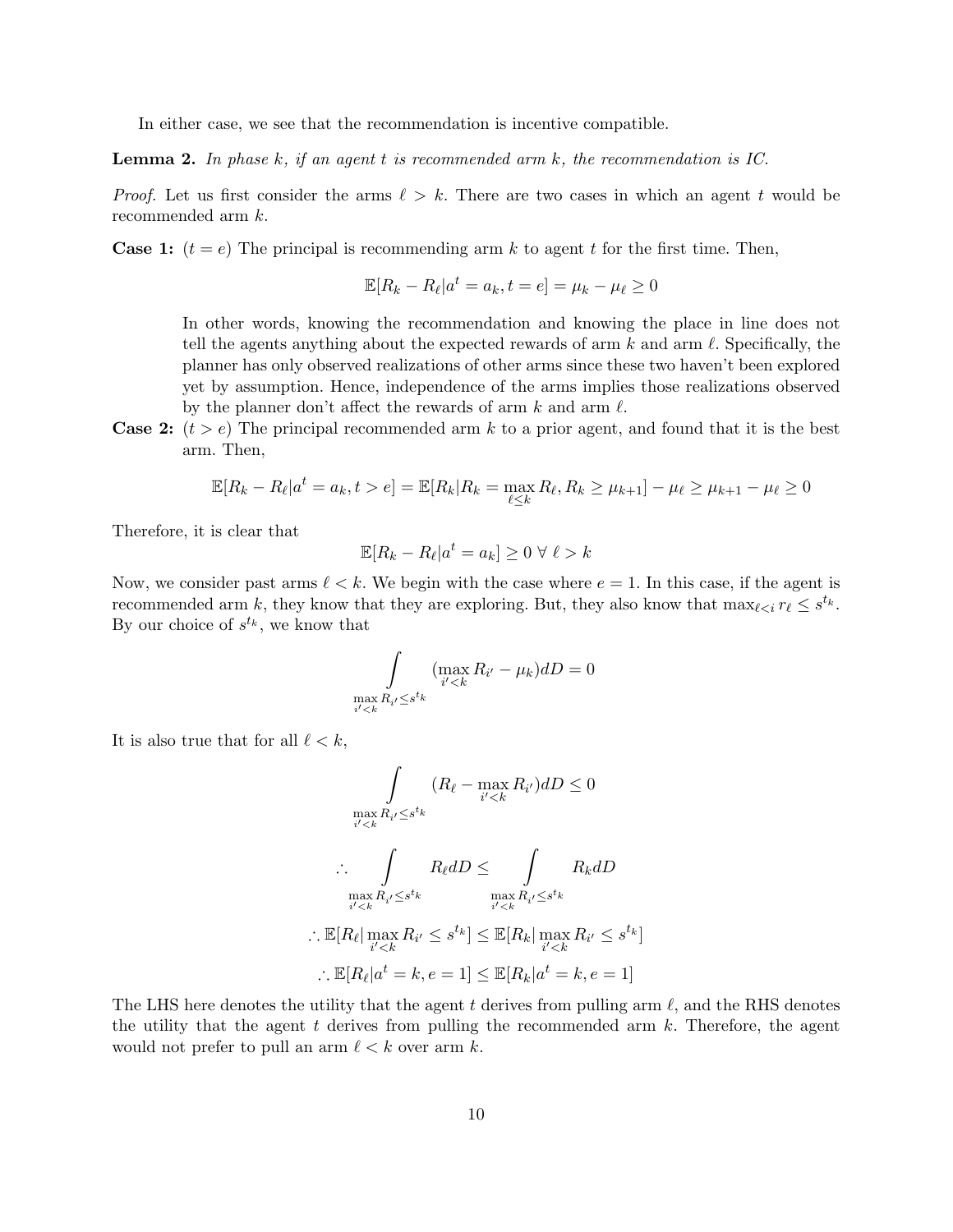If  $e > 1$ , the agent no longer knows with certainty whether they are exploring or exploiting. By our choice of  $s^e$  and continuity, we know that

$$
\int_{s^e \le \max_{i' < k} R_{i'} < s^{e+1}} \left( \max_{i' < k} R_{i'} - \mu_k \right) dD \le \int_{\max_{i' < k} R_{i'} \le s^{e-1}, R_k > \max_{i' < k} R_{i'}} (R_k - \max_{i' < k} R_{i'}) dD
$$

Now, by rearranging, we get

$$
\int_{\max\limits_{i'm\geq x}}\max_{R_{i'}\leq s^{e-1}}R_{i'}dD+\int_{\substack{s^e\leq \max\limits_{i'm\geq x}}R_{i'}< s^{e+1}}\max_{\substack{s^e\leq t^e\\k'm\geq x}}R_{i'}dD+\int_{\substack{s^e\leq \max\limits_{i'm\geq x}}R_{i'}\leq s^{e-1}}\mu_kdD
$$
\n
$$
\int_{\substack{s^e\leq \max\limits_{i'm\geq x}}R_{i'}\leq s^{e-1}}R_{i'}dD+\int_{\substack{s^e\leq \max\limits_{i'm\geq x}}R_{i'}< s^{e+1}}
$$
\n
$$
\int_{\substack{s^e\leq \max\limits_{i'm\geq x}}R_{i'}\leq s^{e-1}}R_{i'}dD+\int_{\substack{s^e\leq \max\limits_{i'm\geq x}}R_{i'}< s^{e+1}}
$$

The LHS denotes the utility that the agent derives from pulling a virtual arm with the distribution  $\max_{i' < k} D_{i'}$  and the RHS here denotes the utility that the agent t derives from following the recommendation to pull arm k. Note that for any  $\ell < k$ , it is true that

$$
\int_{\max_{i' < k} R_{i'} \le s^{e-1}} R_{\ell} dD + \int_{\substack{s^e \le \max_{i' < k} R_{i'} < s^{e+1} \\ R_k > \max_{i' < k} R_i \\ R_k > \max_{i' < k} R_i \\ \text{where} \quad R_{i'} \le s^{e-1} \\ R_k > \max_{i' < k} R_{i'}
$$
\n
$$
\int_{\substack{s^e \le \max_{i' < k} R_{i'} < s^{e+1} \\ R_k > \max_{i' < k} R_i \\ \text{where} \quad R_{i'} \le s^{e-1} \\ R_k > \max_{i' < k} R_{i'}
$$
\nwhere  $R_{i'} \le s^{e-1}$  and  $R_{i'} \le s^{e-1}$  are the same as  $R_{i' < k}$  and  $R_{i' < k}$ .

where the LHS here is the utility that the agent derives from ignoring the recommendation and pulling arm  $\ell < k$ .

$$
\therefore \int_{\max\limits_{i' < k} R_{i'} \le s^{e-1}} R_{\ell} dD + \int_{\substack{s^e \le \max\limits_{i' < k} R_{i'} < s^{e+1} \\ R_{k} > \max\limits_{i' < k} R_{i'}}} R_{\ell} dD \le \int_{\max\limits_{i' < k} R_{i'} \le s^{e-1}} R_{k} dD + \int_{\substack{s^e \le \max\limits_{i' < k} R_{i'} < s^{e+1} \\ R_{k} > \max\limits_{i' < k} R_{i'}}} R_{k} dD
$$
\n
$$
\therefore \mathbb{E}[R_{\ell} | a^t = k, e > 1] \le \mathbb{E}[R_{k} | a^t = k, e > 1]
$$

This proves that the agent will always follow the recommendation to pull the arm k.

<span id="page-10-0"></span>**Lemma 3.** In phase k, if an agent t is recommended arm  $k + 1$ , the recommendation is IC.

*Proof.* The mechanism recommends arm  $k + 1$  to an agent t during phase k if and only if there exists some e with  $r_i \in I_e$ , such that  $t > e$ , and  $k + 1 = \arg \max \{r_i, r_k, \mu_{k+1}\}$ . Consider some  $\ell \leq k$ . Then,

$$
\mathbb{E}[R_{\ell}|a^t = k+1] = \mathbb{E}[R_{\ell}|\max_{i' \leq k} R_{i'} \leq \mu_{k+1}, t > e]
$$
  
\n
$$
\leq \mathbb{E}[\max_{i' \leq k} R_{i'}|\max_{i' \leq k} R_{i'} \leq \mu_{k+1}, t > e]
$$
  
\n
$$
\leq \mu_{k+1}
$$
  
\n
$$
\therefore \mathbb{E}[R_{k+1} - R_{\ell}|a^t = k+1] \geq 0 \ \forall \ \ell \leq k
$$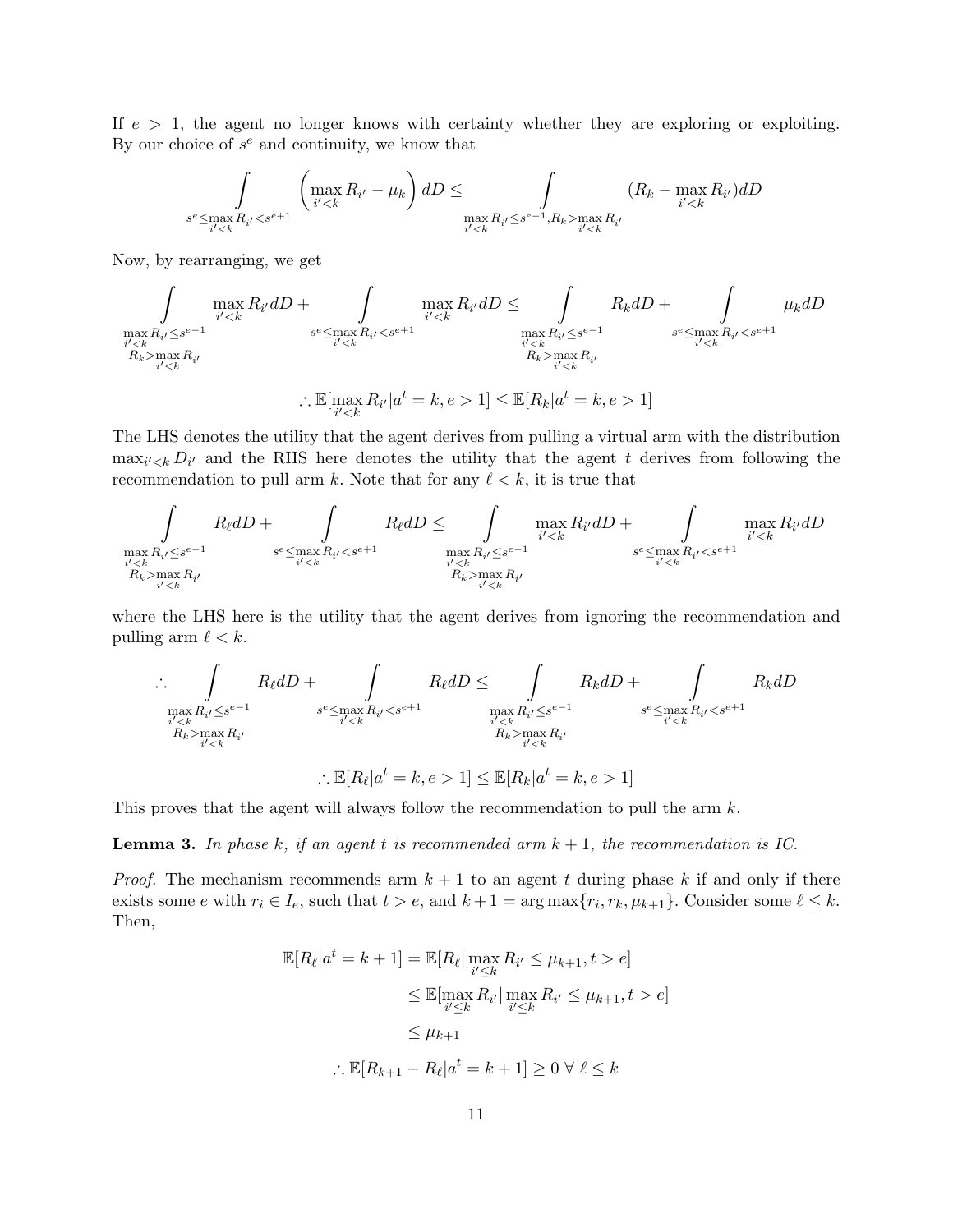Hence, agent t knows that  $r_i = \max_{i' < k} r_{i'}$ 

Since in phase  $k$ , the planner's recommendations never depend on the realizations of any arm  $\ell > k$ , their expected values from the agent's perspective do not deviate from  $\mu_{\ell}$ . Therefore,

$$
\mathbb{E}[R_{k+1}|a^t = k+1] = \mu_{k+1}
$$
  
\n
$$
\geq \mu_{\ell}, \quad \forall \ell > k+1
$$

$$
\therefore \mathbb{E}[R_{k+1} - R_{\ell} | a^t = k+1] \ge 0, \ \forall \ \ell < k
$$

Hence, the recommendation is always IC.

#### <span id="page-11-0"></span>Lemma 4. IPM is BIC.

Proof. First, note that the first agent will always be willing to pull an arm with the highest expected reward, so step one of IPM is BIC. Now, note that the total number of intervals is fixed in advanced. This is because we use the distributions  $D_{\max(k-1)}$  and  $D_k$  to compute the intervals for the kphase and these distributions do not depend on the realizations seen so far. Since the agents in a phase and the length of the phase are fixed ex-ante, the agents cannot learn anything about the actions or realizations in previous phases from their given recommendation and a description of the mechanism. Suppose agent  $t$  is in the  $k$ -phase, there are several cases to consider.

- **Case 1:** Suppose the recommendation is arm  $i < k$ . Then, the agent knows arm i has the best realization so far and they are being asked to exploit. The only bounds they can derive on the realization is  $r_i \notin I_t$  and possibly  $r_i \in I_{t'}$  for some  $t' < t$  if arm k has already been explored. Given this information the agent may have, [Lemma 1](#page-7-2) shows that in either case, this recommendation is BIC.
- Case 2: Suppose the recommendation is arm k. Then, the agent knows they are being asked to explore arm  $k$  or arm  $k$  was the best seen so far and they are asked to exploit it. The only information the agent can then derive is that  $r_i \in I_t$ , or  $r_i \in I_{t'}$  for some  $t' < t$  and  $r_k > r_i$  for some  $i < k$  but they do not know which of these events occurred. Given this information, [Lemma 2](#page-9-0) implies the recommendation is BIC.
- **Case 3:** Suppose the recommendation is arm  $k+1$ . Then, they only know that arm k has already been explored and that  $\max\{r_i, r_k\} < \mu_{k+1}$ . Thus, [Lemma 3](#page-10-0) shows this recommendation is then BIC.

To complete the proof of [Theorem 1,](#page-5-0) we now need to show that the IPM mechanism attains constant regret with respect to the number of agents. Note that the regret is not constant in the number of arms; indeed this is impossible in general because even in the case where the rewards are i.i.d., all arms must be explored.

<span id="page-11-1"></span>Theorem 3. IPM achieves constant regret with respect to the second-best mechanism. IPM additionally achieves constant regret with respect to the offline-best mechanism if all arms are explorable.

*Proof.* We already know from [Observation 1](#page-7-0) that the intervals  $\{I_t\}_{t=1}^{T_k}$  $t_{t=t_k}^{I_k}$  are well-defined since all unexplorable arms are removed at the start of the mechanism. Moreover, note that if  $r_i \leq \sup D_k$ , then  $r_i \in (s^{t-1}, s^t]$  for some  $t \in \{t_k, T_k\}$ . Therefore, the realization of arm k will be determined by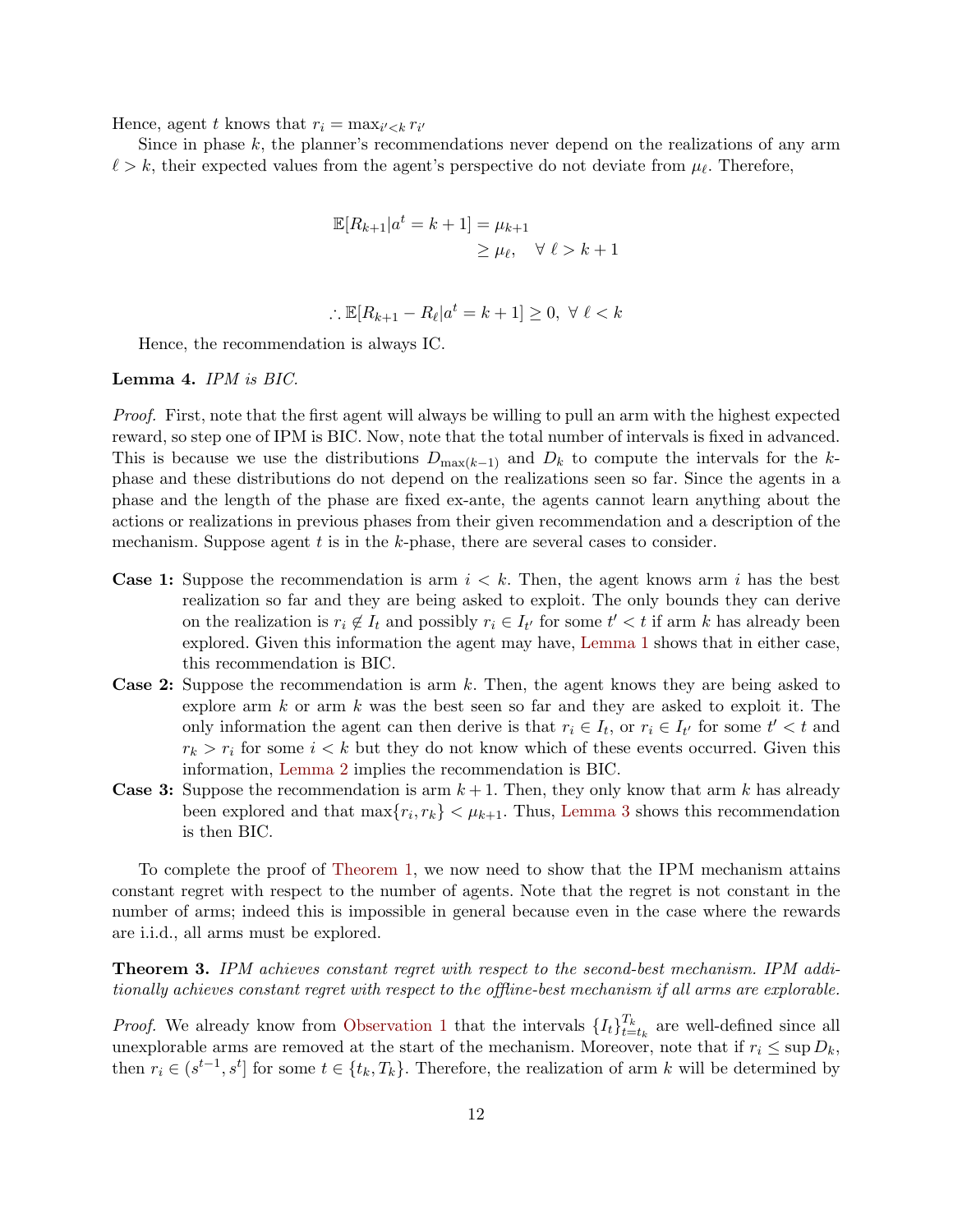the mechanism if it has non-zero probability of being higher than  $r_i$  at the start of the k-phase. In any case, we see that all explorable arms are learned by IPM.

Therefore, IPM will learn all arms and after  $T_m$  agents, all future agents will be recommended the best explored arm. Therefore, after  $T_m$  agents, all agents are recommended the best arm. So, if OPT is the best realization among all (explorable) arms, then

$$
\mathbb{E}[\text{OPT-BEST}(n)] - \mathbb{E}[\text{IPM}(n)] \le n \cdot \text{OPT} - (n - T_m) \cdot \text{OPT} = T_m \cdot \text{OPT}
$$

where  $\text{OPT-BEST}(n)$  is the optimal-best mechanism on all explorable arms. So, if we can show that  $T_m$  is a constant, we will have shown that the regret is constant with respect to the secondbest mechanism. Moreover, when all arms are explorable, it will follow that IPM achieves constant regret with respect to the optimal-best.

Note that

$$
T_m = \sum_{k=1}^{m} (T_k - t_k + 1)
$$

We will prove that for each  $k \in [m], T_k - t_k + 1$  is a finite constant that does not depend on the number of agents. For a fixed  $k$ , note that from our definitions,

$$
\int_{s^t \le \max\limits_{i' < k} R_{i'} < s^{t+1}} (\max_{i' < k} R_{i'} - \mu_k) dD = \int_{\substack{max\limits_{i' < k} R_{i'} \le s^t \\ R_k > \max\limits_{i' < k} R_{i'} \\ R_k < s^{t}}} (R_i - \max_{i' < k} R_{i'}) dD
$$

for all  $t_k \leq t \leq T_k$ . Note that

$$
\sum_{t=t_k}^{T_k} \left( \int\limits_{s^t \leq \max\limits_{i' < k} R_{i'} < s^{t+1}} (\max\limits_{i' < k} R_{i'} - \mu_k) dD \right) \leq \mu_{\max}(k) - \mu_k
$$

where  $\mu_{\max}(k) = \mathbb{E}[\max_{i' < k} R_{i'}]$  and also note that

$$
\int_{\substack{max \ R_{i'} \leq s^t \\ i' < k}} (R_k - \max_{i' < k} R_{i'}) dD \leq \int_{\substack{max \ R_{i'} \leq s^{t+1} \\ i' < k \\ R_k > \max_{i' < k} R_{i'}}} (R_k - \max_{i' < k} R_{i'}) dD
$$

for all  $t_k \leq t < T_k$ .

$$
\left. \therefore (T_k - t_k + 1) \left( \int_{\substack{\max\limits_{i' < k} R_{i'} \leq s^{t_k} \\ R_k > \max\limits_{i' < k} R_{i'}}} (R_k - \max\limits_{i' < k} R_{i'}) dD \right) \leq \sum\limits_{t=t_k}^{T_k} \left( \int_{\substack{\max\limits_{i' < k} R_{i'} \leq s^t \\ R_k > \max\limits_{i' < k} R_{i'}}} (R_k - \max\limits_{i' < k} R_{i'}) dD \right) \leq \mu_{\max}(k) - \mu_k
$$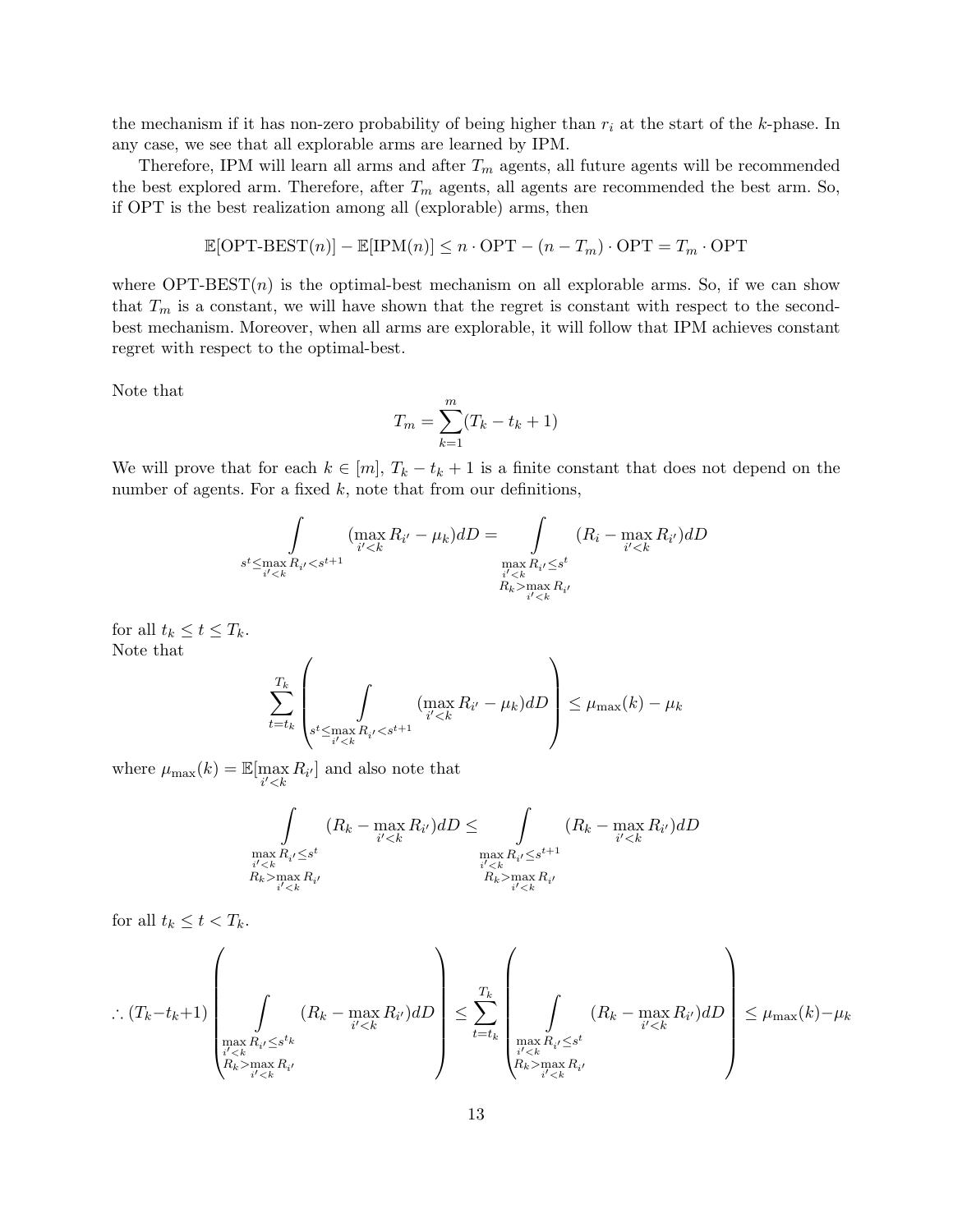$$
\therefore (T_k - t_k + 1) \le \frac{\mu_{\max}(k) - \mu_k}{\int_{\substack{m \ge R_i / \le s^{t_k} \\ i' < k}} (R_k - \max_{i' < k} R_{i'}) dD}{\max_{\substack{m \ge R_i > \max_{i' < k} \\ R_k > \max_{i' < k}} R_{i'}}
$$

Clearly, this is a constant  $( $\infty$ , since all arms are explorable) which does not depend on the$ number of agents. This proves that the mechanism achieves constant regret.

With [Theorem 2](#page-6-0) and [Theorem 3,](#page-11-1) we have now completed the proof of [Theorem 1.](#page-5-0)

#### 5 Achieving First-Best

We give necessary and sufficient conditions for the first-best and second-best outcomes to coincide. In some sense, these are conditions under which the IC constraints do not increase the difficulty of the problem. We will ultimately show that our mechanism achieves first-best in such cases.

First, we derive the first-best mechanism. In this section, we again assume for simplicity that all distributions are continuous and do not contain point masses.

<span id="page-13-1"></span>**Lemma 5.** Suppose we have a MMAB instance with distributions  $D_i$  with means  $\mu_i$  and suprema  $b_i$ . The following mechanism achieves the first-best outcome:

- [1](#page-13-0). Order the arms in decreasing order of  $b_i$ , with  $\mu_i$  as a tiebreaker<sup>1</sup>
- 2. Set  $r_{max} := -\infty$  and  $a_{max} := Null$
- 3. For  $t \in [m]$ :
	- (a) If  $r_{max} \geq b_t$ , pull  $a_{max}$
	- (b) Otherwise, pull  $a_t$  and then if  $r_i > r_{max}$ , update  $r_{max} = r_i$  and  $a_{max} = a_i$ .
- 4. Pull  $a_{max}$  at all remaining times.

Proof. Any asymptotically optimal mechanism must determine the optimal arm. Define the exploration stage of a mechanism to be the set of time periods before it knows the optimal arm, and the exploitation stage to be the set of time periods after the mechanism knows the optimal arm. Any optimal mechanism must always pull the optimal arm during the exploitation stage (incurring 0 regret), so to minimize regret it is sufficient to minimize regret during the exploration stage.

Note that for a mechanism to determine the optimal arm, for all arms  $a_i$ , it has to learn all arms. In particular, pulling each arm once is sufficient to learn the optimal arm. Note also that there is nothing to be gained by pulling an arm for a second time during the exploration stage: If the arm is in fact optimal, there is no gain relative to ending the exploration stage 1 time step earlier, and if the arm is suboptimal there is some regret incurred. Therefore, to derive a first-best mechanism, it is sufficient to find an ordering of the arms in the exploration stage to minimize the regret incurred from exploring arms unnecessarily.

We argue that our mechanism is first-best with a greedy-stays-ahead style argument. We show inductively that our mechanism never explores an arm that a first-best mechanism does not also explore during the exploration stage. Then, since exploring a particular arm incurs the same regret regardless of the timing of that exploration and all arm values are independent, this shows that our mechanism is first-best almost surely.

<span id="page-13-0"></span><sup>1</sup> Any tie-breaking method leads to an optimal mechanism, but this particular tie-breaking causes the mechanism to be IC in the special case considered in [Theorem 4.](#page-15-0)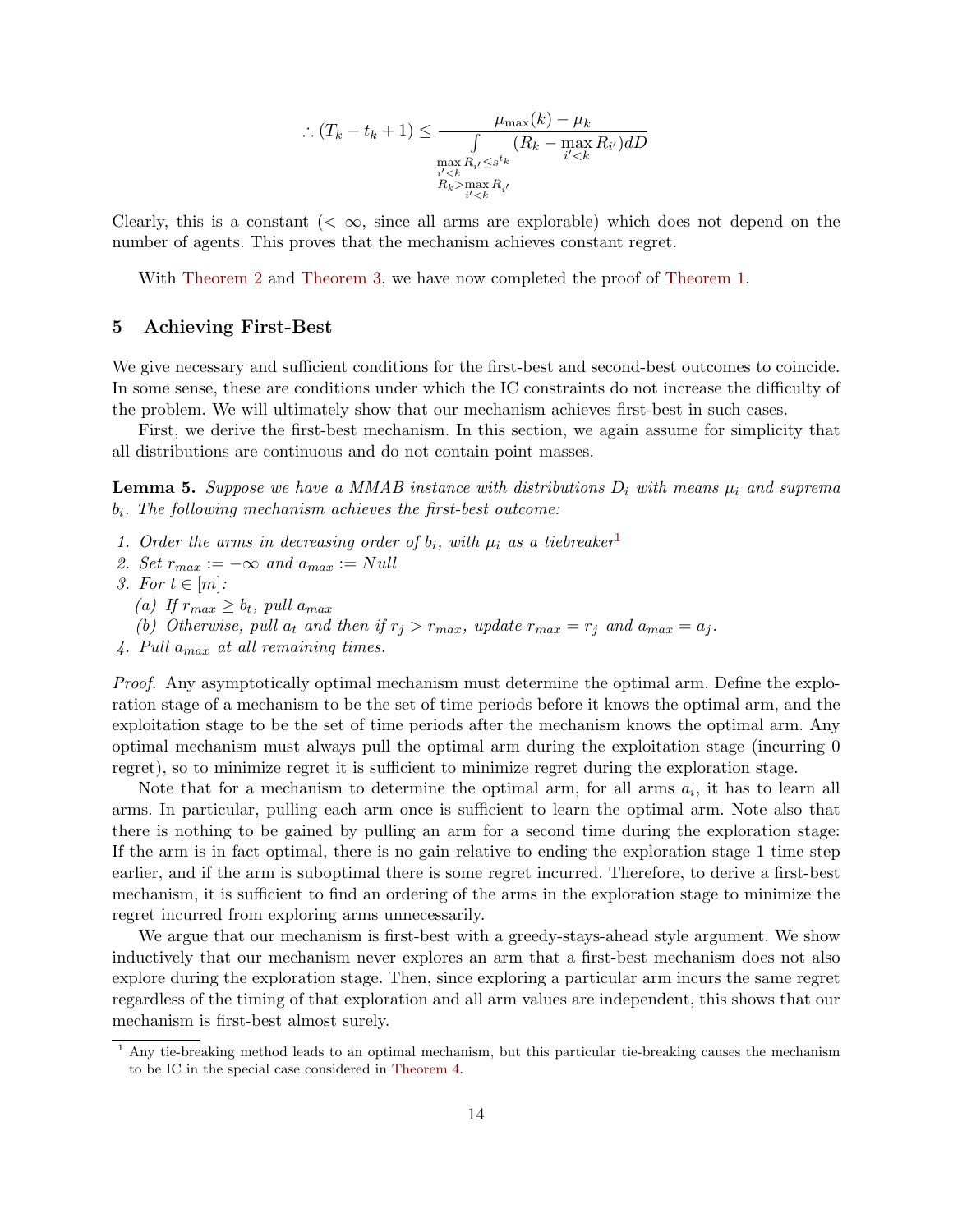First, we claim that with probability 1, a first-best mechanism must explore arm  $a_1$ . This is because since  $D_1$  has the highest supremum, no other arm has a non-zero probability of attaining a realization at least  $b_1$ .

Now, we argue that, with probability 1, the  $k$ -th arm our mechanism explores in the exploration stage is also explored in any first-best mechanism, given that all arms previously explored are also explored by any first-best mechanism. If we explore  $a_k$ , then every explored arm must have a realization less than  $b_k$ . Additionally, since the distributions are continuous and all unexplored arms have supremum at most  $b_k$ , no unexplored arm has a non-zero probability of achieving at least  $b_k$ . Hence, with probability 1, any first-best mechanism must explore  $a_k$ .

Next, we give a necessary condition for a mechanism to achieve first-best. We essentially show that any first-best mechanism must order the exploration as in the mechanism from [Lemma 5.](#page-13-1)

<span id="page-14-0"></span>**Lemma 6.** Consider an arm j, and let i and k be the smallest and largest indices (respectively) such that  $b_i = b_j = b_k$ . Then in any optimal mechanism, arm j must never be recommended during times  $\{1, 2, \ldots, i-1\}$ . Further, if arm j is ever recommended, then with probability 1 it must be recommended exactly once in the time steps  $\{i, i+1, \ldots, k\}$ .

*Proof.* First, suppose for contradiction that a first-best mechanism M recommends arm j at time time  $t < i$ . Then by pigeonhole principle, there must exist some arm  $\ell < i$  that has not yet been recommended by M, and further we know  $b_{\ell} > b_i$ . Since M is first-best, we can assume that none of the arms that have been sampled before time t attained a value greater than  $b_j$ . Since we know  $b_{\ell} > b_j$ , there is a non-zero probability that  $r_{\ell} > r_j$ , and hence since M is optimal and must determine the optimal arm, it must recommend arm  $\ell$  at some time  $t'$  in the future. Consider a mechanism M' identical to M except that M' recommends arm  $\ell$  rather than arm j at time t and then at time t', M' recommends arm  $\ell$  if  $r_{\ell} > b_j$  and arm j otherwise.

In the case that  $r_\ell \leq b_j$ , the expected rewards of M and M' are identical since the distributions are all independent and hence the order they are sampled in doesn't matter. In the case that  $r_{\ell} > b_j$ , which occurs with strictly positive probability as noted before, M and M' differ only in their recommendation at time t'. At this time, M' attains reward of  $r_{\ell} > b_j \geq r_j$  while M attains a reward of  $r_j$ . Hence, M' is strictly better than M, contradiction.

Next, suppose for contradiction that a first-best mechanism  $M$  never recommends arm  $j$  in times  $\{1, \ldots, k\}$ . Since there are only  $k - 1$  other arms  $\ell$  with  $b_{\ell} \ge b_j$ , M must recommend some arm  $\ell$  with  $b_{\ell} < b_j = b_k$  at a time in  $\{1, \ldots k\}$ , which is not possible by previous case.

Finally, suppose for contradiction that a first-best mechanism  $M$  recommends arm  $j$  more than once in times  $\{1,\ldots,k\}$ . Let t be the second time j is recommended. Since M is first-best, we can again assume that none of the arms that have been sampled before time  $t$  attained a value greater than  $b_j$ . By pigeonhole, there must be some arm  $\ell \in [k]$  that is never recommended in  $\{1, \ldots, k\}$ . Also, since the distributions are continuous,  $r_j < b_j$  with probability 1. Therefore, since  $b_\ell \geq b_j$ , there is some strictly positive probability that  $R_\ell > r_j$  for  $R_\ell \sim D_\ell$ , in which case arm  $\ell$  would be optimal. Since M is first-best and must determine the optimal arm, it must recommend arm  $\ell$  at some time  $t'$  in the future.

This is now exactly identical to the first case: Consider a mechanism  $M'$  identical to  $M$  except that M' recommends arm  $\ell$  rather than arm j at time t and then at time t', M' recommends arm  $\ell$  if  $r_{\ell} > b_j$  and arm j otherwise. In the case that  $r_{\ell} \leq b_j$ , the expected rewards of M and M' are identical since the distributions are all independent and hence the order they are sampled in doesn't matter. In the case that  $r_{\ell} > b_j$ , which occurs with strictly positive probability as noted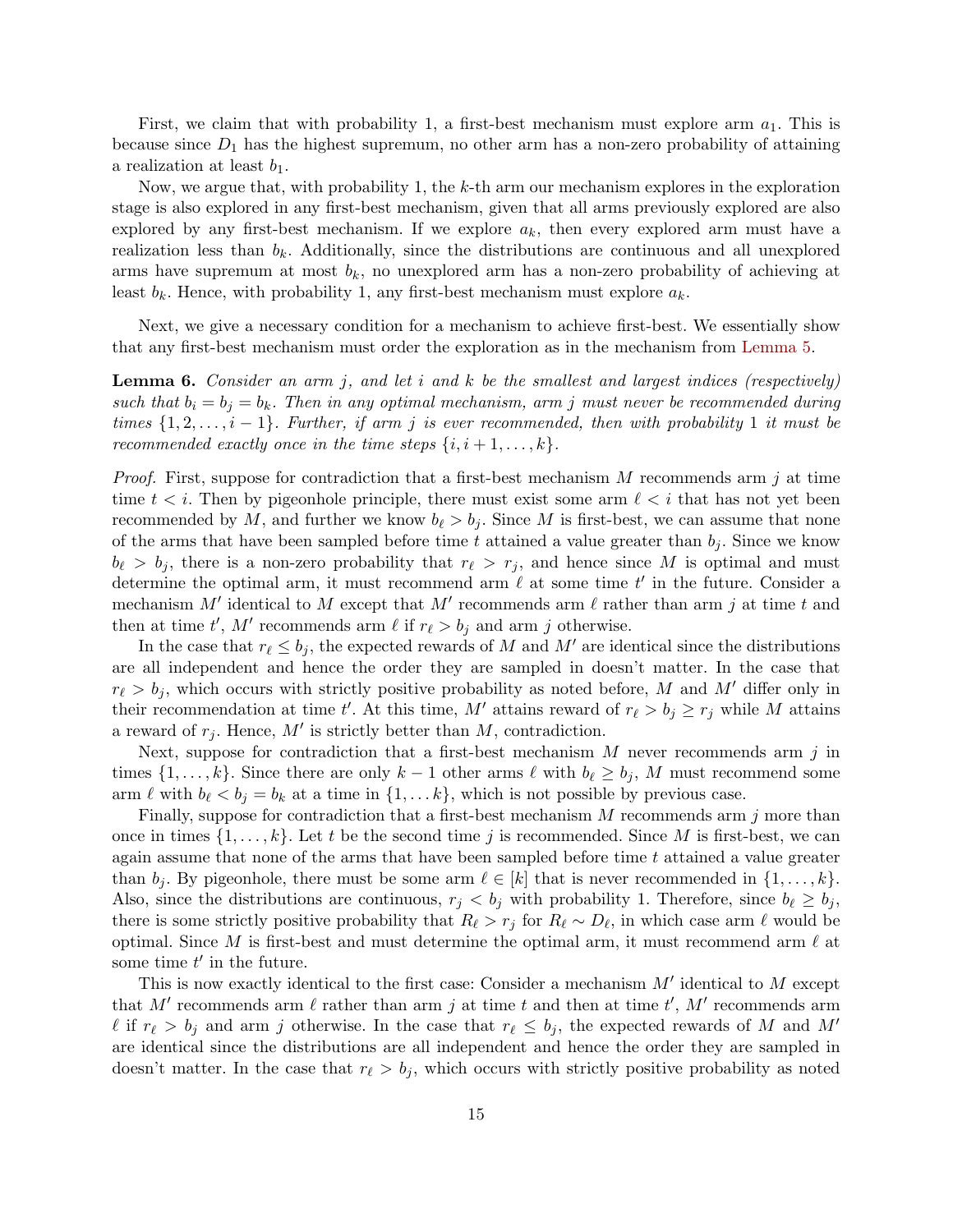before, M and M' differ only in their recommendation at time  $t'$ . At this time, M' attains reward of  $r_{\ell} > b_j \ge r_j$  while M attains a reward of  $r_j$ . Hence, M' is strictly better than M, contradiction.

Now, we apply our lemmas to prove the main result of this section. We show that the mechanism from [Lemma 5](#page-13-1) is incentive-compatible under our assumptions and use [Lemma 6](#page-14-0) to show that these assumptions are necessary for any IC mechanism to achieve first-best.

<span id="page-15-0"></span>**Theorem 4.** Suppose we have arms m arms labeled  $\{1, 2, \ldots m\}$  with values drawn from distributions  $D_i$  where the suprema of the distributions  $b_i$  are descending (with their means  $\mu_i$  as a tiebreaker). We claim there exists an IC mechanism achieving first-best if and only if both of the following hold:

- The means  $\mu_i$  of the distributions are descending:  $\mu_1 \geq \mu_2 \geq \cdots \geq \mu_m$ .
- The distributions satisfy the property that, for all  $k \in \{2, ..., m\}$ , for all  $i \in [k-1]$ ,
	- $\mathbb{E}_{r_i \sim D_i} [r_i | r_i < b_k] \leq \mu_k.$

*Proof.*  $(\Rightarrow)$  We show that the first-best mechanism from [Lemma 5](#page-13-1) is incentive compatible in this setting. The incentive compatibility of the mechanism is straightforward. Consider the recommendation to agent k. We have two cases for the recommendation: it is  $a_k$  or it is  $a_j$  for some  $j < k$ . If the recommendation is  $a_j$  for  $j < k$ , the principal is recommending to exploit arm that it knows to be optimal among all arms, so it is clearly IC to follow the recommendation. If the recommendation is  $a_k$ , then the agent knows all  $a_i$  for  $i < k$  have been explored and have realization less than  $b_k$ . Further, by condition 2, the expected values of these arms (conditional on the known information) are no more than  $\mu_k$ . Finally, the agent knows that no arm with index greater than k has been explored, and the means of those distributions are also no more than  $\mu_k$ . Therefore, the expected value of  $a_k$  is at least as high as that of any other arm, and so it is IC for the agent to follow the recommendation.

(  $\Leftarrow$  Suppose the first condition does not hold. Then we must have some arms  $a_i$  and  $a_j$  where  $b_i > b_j$  (and therefore  $i < j$ ) but  $\mu_i < \mu_j$ . Let k be the largest index of an arm with  $b_k = b_i$ . We know from [Lemma 6](#page-14-0) that if a first-best mechanism explores explores  $a_i$ , it must explore  $a_i$ before  $a_i$  and recommend  $a_i$  exactly once within the first k agents (with probability 1). Crucially, the first-best mechanism must NOT explore  $a_j$  within the first i agents. Therefore, when an agent  $t \leq i$  is recommended  $a_i$ , they know that with probability 1, both  $a_i$  and  $a_j$  unexplored. But then it is strictly better for the agent to pull  $a_j$  and the mechanism cannot be IC. Therefore, the first condition is necessary for an IC mechanism achieving first-best to exist. Suppose the second condition does not hold but the first does. Let  $i$  and  $j$  be indices of arms that violate the property, that is  $i < j$  but  $E_{r_i \sim D_i}[r_i | r_i < b_j] > \mu_j$ . Consider the case where no arm explored before  $a_j$ obtains a realization of at least  $b_i$ , and so any first-best mechanism must explore  $a_i$ . Let k be the largest index of an arm with  $b_k = b_j$ . We know from [Lemma 6](#page-14-0) that (again, with probability 1) a first-best mechanism must recommend  $a_i$  exactly once to the first k agents if it recommends  $a_i$  at all. In particular, this must occur for any value of arm i with  $r_i < b_j$ . Therefore, if an agent  $t \leq k$ is recommended  $a_j$ , the know almost surely that they are the first agent to be recommended  $a_j$ . But then the recommendation is not IC since  $E_{r_i \sim D_i}[r_i | r_i \lt b_j] > \mu_j$ . Hence, both conditions are necessary for the existence of an IC mechanism than achieves first-best.

Observation 3. Our mechanism, IPM, is equivalent to the first-best mechanism in this case.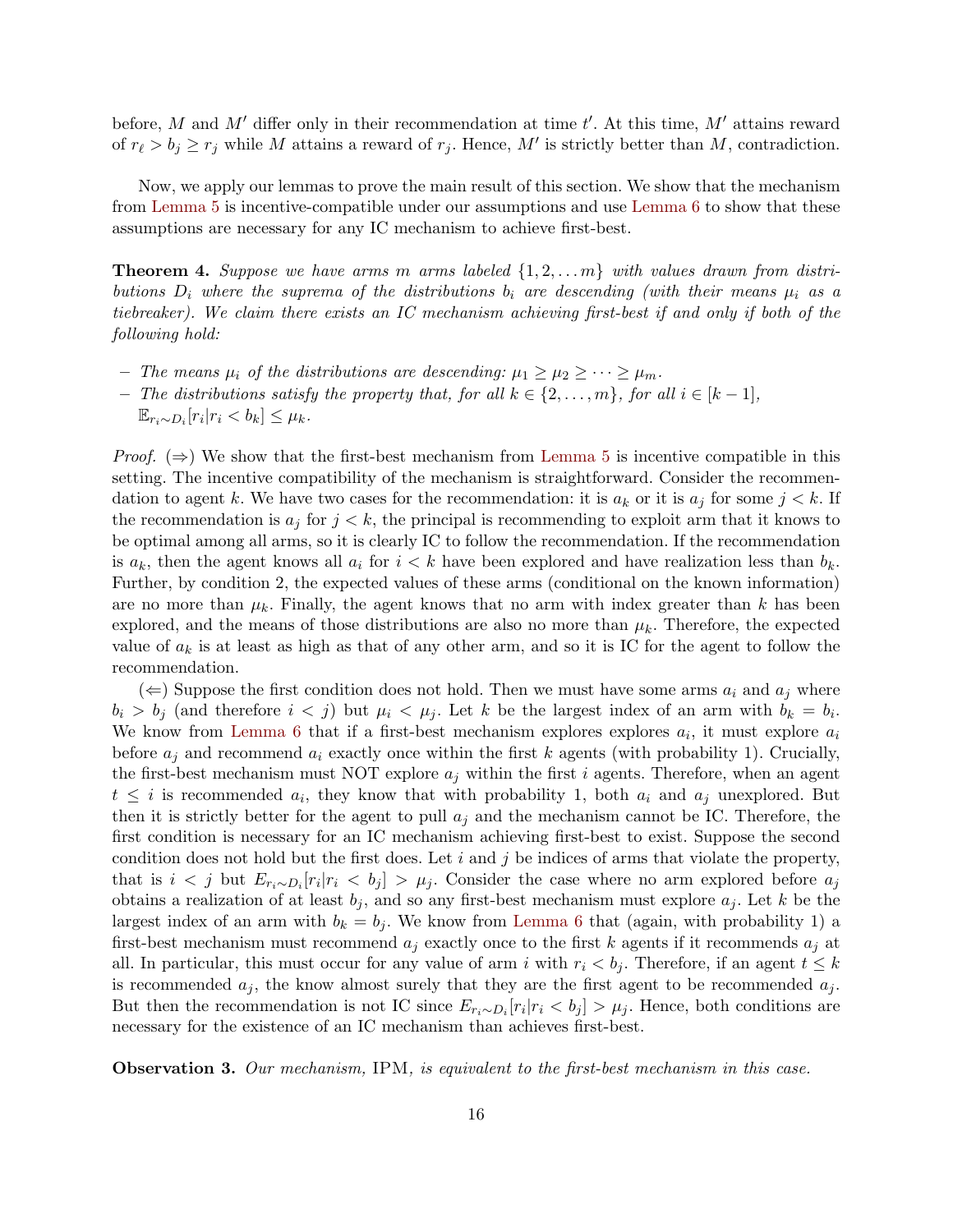*Proof.* Notice that in this case, for each k-phase,  $s^{t_k}$  is well defined, and  $s^{t_k} = b_k$ . Furthermore,  $s^{t_k} = s^{t_k+1}$ . So, for each arm  $k \in \{2, \ldots, m\}$ , there is a single interval in each phase, where the arm k is recommended to agent j if and only if  $r_{\text{max}} < b_k$ . Therefore, IPM is identical to the mechanism described in [Lemma 5.](#page-13-1)

Remark 1. There are some salient special cases of distributions for which the optimal IC mechanism can achieve the first-best outcome. One such case is when every distribution  $D_i$  has the same mean. Another is the setting of nested intervals, where each  $D_i$  is a uniform distribution over some interval, each interval is a subset of the previous one, and the means are non-increasing.

#### 6 Future Work

It may be possible to extend our results to other settings. One promising line of enquiry would be to extend our work to the case of heterogeneous agents. [\[7\]](#page-16-2) has an efficient, constant regret mechanism for this problem in the case of discrete distributions. The techniques from this paper may allow us to extend that to continuous distributions as well. Another direction would be to extend our mechanism to settings where the reward distributions of the arms are correlated rather than independent. Our technique of independent phases, which allows us to conceal all information about what is learned in previous phases from the agents, could be key in this setting. In particular, it might allow for some sort of reduction from correlated to independent distributions.

## References

- <span id="page-16-6"></span>[1] Guy Aridor et al. Competing Bandits: The Perils of Exploration Under Competition. 2021. arXiv: [2007.10144 \[cs.GT\]](https://arxiv.org/abs/2007.10144).
- <span id="page-16-4"></span>[2] Dirk Bergemann and Stephen Morris. "Information Design: A Unified Perspective". In: Jour-nal of Economic Literature 57.1 (Mar. 2019), pp. 44–95. DOI: [10.1257/jel.20181489](https://doi.org/10.1257/jel.20181489). URL: <https://www.aeaweb.org/articles?id=10.1257/jel.20181489>.
- <span id="page-16-5"></span>[3] Matteo Castiglioni et al. "Online Bayesian Persuasion". In: Advances in Neural Information Processing Systems. Ed. by H. Larochelle et al. Vol. 33. Curran Associates, Inc., 2020, pp. 16188-16198. URL: [https://proceedings.neurips.cc/paper/2020/file/ba5451d3c91a](https://proceedings.neurips.cc/paper/2020/file/ba5451d3c91a0f982f103cdbe249bc78-Paper.pdf)0f982f103cdb [Paper.pdf](https://proceedings.neurips.cc/paper/2020/file/ba5451d3c91a0f982f103cdbe249bc78-Paper.pdf).
- <span id="page-16-3"></span>[4] Bangrui Chen, Peter Frazier, and David Kempe. "Incentivizing Exploration by Heterogeneous Users". In: Proceedings of the 31st Conference On Learning Theory. Ed. by Sébastien Bubeck, Vianney Perchet, and Philippe Rigollet. Vol. 75. Proceedings of Machine Learning Research. PMLR, July 2018, pp. 798-818. URL: <http://proceedings.mlr.press/v75/chen18a.html>.
- <span id="page-16-1"></span>[5] Lee Cohen and Yishay Mansour. "Optimal Algorithm for Bayesian Incentive-Compatible Exploration". In: CoRR abs/1810.10304 (2018). arXiv: [1810.10304](https://arxiv.org/abs/1810.10304). url: [http://arxiv.](http://arxiv.org/abs/1810.10304) [org/abs/1810.10304](http://arxiv.org/abs/1810.10304).
- <span id="page-16-0"></span>[6] Peter Frazier et al. "Incentivizing Exploration". In: Proceedings of the Fifteenth ACM Conference on Economics and Computation. EC '14. Palo Alto, California, USA: Association for Computing Machinery, 2014, pp. 5–22. isbn: 9781450325653. doi: [10.1145/2600057.](https://doi.org/10.1145/2600057.2602897) [2602897](https://doi.org/10.1145/2600057.2602897). url: <https://doi.org/10.1145/2600057.2602897>.
- <span id="page-16-2"></span>[7] Nicole Immorlica et al. "Bayesian Exploration with Heterogeneous Agents". In: CoRR abs/1902.07119 (2019). arXiv: [1902.07119](https://arxiv.org/abs/1902.07119). url: <http://arxiv.org/abs/1902.07119>.